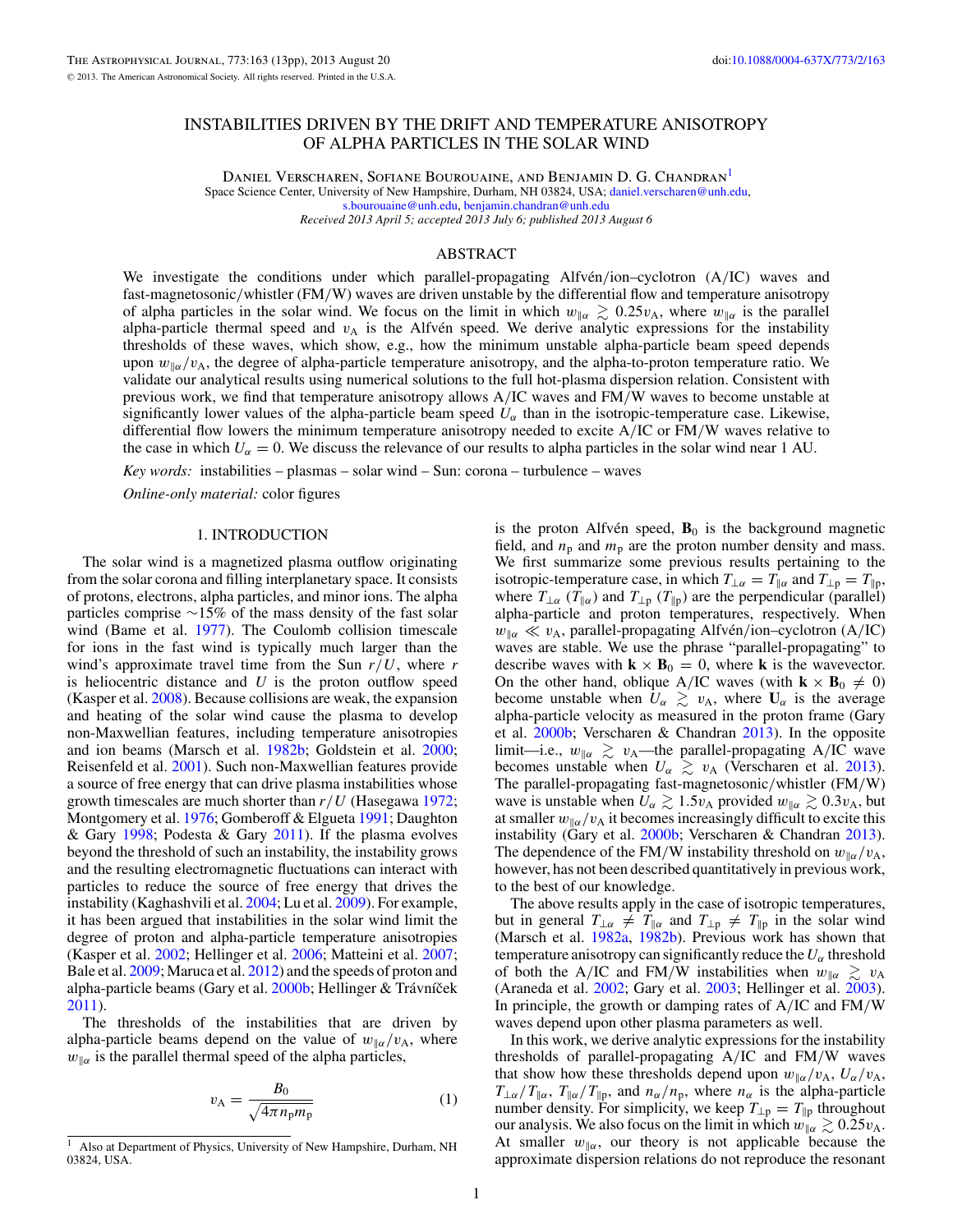<span id="page-1-0"></span>wavenumber range to the necessary degree of accuracy. One of our motivations for carrying out this calculation is to enable more detailed comparisons between these instability thresholds and spacecraft measurements. Such comparisons will be important for furthering our understanding of the extent to which instabilities limit differential flow and alpha-particle temperature anisotropy in the solar wind. A second motivation for our carrying out an analytic calculation is that it illustrates the physical processes that determine the instability criteria, thereby offering additional insights into these instabilities.

The remainder of this paper is organized as follows. In Section 2, we briefly review the linear theory of resonant wave–particle interactions. In Section [3,](#page-2-0) we apply this theory to derive the instability thresholds for A*/*IC waves and FM*/*W waves and compare these thresholds with numerical solutions to the full hot-plasma dispersion relation. Section [4](#page-6-0) describes the effects of varying  $n_{\alpha}/n_{\text{p}}$  and the electron temperature  $T_{\text{e}}$ . In Section [5,](#page-7-0) we present analytic fits to contours of constant growth rate for A/IC and FM/W waves in the  $T_{\perp\alpha}/T_{\parallel\alpha}-w_{\parallel\alpha}/v_A$  and  $U_{\alpha}/v_{A}-w_{\parallel \alpha}/v_{A}$  planes. In Section [6,](#page-8-0) we present a graphical description of the instability mechanism for both wave types and discuss the way that the alpha particle distribution function evolves in response to resonant interactions with unstable A*/*IC waves and FM*/*W waves. We discuss the influence of large-scale magnetic-field-strength fluctuations on the radial evolution of  $U_{\alpha}$  in Section [7](#page-9-0) and summarize our conclusions in Section [8.](#page-9-0)

#### 2. RESONANT WAVE–PARTICLE INTERACTIONS

We consider a plasma consisting of protons, electrons, and alpha particles with a background magnetic field of the form  $\mathbf{B}_0 = (0, 0, B_0)$ . Kennel & Wong [\(1967\)](#page-12-0) calculated the growth/damping rate of waves with  $|\gamma_k| \ll |\omega_{k\tau}|$ , where  $\omega_{k\tau}$  is the real part of the frequency  $\omega_k$  at wavevector **k** and  $\gamma_k$  is its imaginary part. The alpha-particle contribution to  $\gamma_k$  is given by

$$
\frac{\gamma_k^{\alpha}}{|\omega_{k\mathbf{r}}|} = \frac{\pi}{8n_{\alpha}} \left| \frac{\omega_{k\mathbf{r}}}{k_{\parallel}} \right| \left( \frac{\omega_{p\alpha}}{\omega_{k\mathbf{r}}} \right)^2 \sum_{n=-\infty}^{+\infty} \int_0^{\infty} dv_{\perp} v_{\perp}^2
$$

$$
\times \int_{-\infty}^{+\infty} dv_{\parallel} \delta \left( v_{\parallel} - \frac{\omega_{k\mathbf{r}} - n\Omega_{\alpha}}{k_{\parallel}} \right) \frac{|\psi_{n,k}|^2 \hat{G} f_{\alpha}}{W_k}, \quad (2)
$$

where

$$
W_k = \frac{1}{16\pi} \left[ \mathbf{B}_k^* \cdot \mathbf{B}_k + \mathbf{E}_k^* \cdot \frac{\partial}{\partial \omega} (\omega \varepsilon_{\rm h}) \mathbf{E}_k \right] \Big|_{\omega = \omega_{\rm kr}}, \qquad (3)
$$

and  $f_{\alpha}$  is the alpha-particle distribution function. The quantities

$$
\mathbf{E}_k(\mathbf{k}, t) = \int_V \mathbf{E}(\mathbf{x}, t) e^{-i\mathbf{k}\cdot\mathbf{x}} d^3 x \tag{4}
$$

and

$$
\mathbf{B}_k(\mathbf{k}, t) = \int_V \mathbf{B}(\mathbf{x}, t) e^{-i\mathbf{k}\cdot\mathbf{x}} d^3x \tag{5}
$$

are the Fourier transforms of the electric and magnetic fields  $E(x, t)$  and  $B(x, t)$ , after these fields have been multiplied by a window function of volume *V*. <sup>2</sup> The left and right circularly polarized components of the electric field are given by  $E_{k,1} \equiv$  $(E_{kx} + iE_{ky})/\sqrt{2}$  and  $E_{k,r} \equiv (E_{kx} - iE_{ky})/\sqrt{2}$ .  $\varepsilon_h$  denotes the Hermitian part of the dielectric tensor. The plasma frequency of the alpha particles is defined by  $\omega_{\text{p}\alpha}^2 \equiv 4\pi n_{\alpha} q_{\alpha}^2 / m_{\alpha}$ , where  $q_{\alpha}$ and  $m_\alpha$  are the alpha-particle charge and mass,

$$
\hat{G} \equiv \left(1 - \frac{k_{\parallel}v_{\parallel}}{\omega_{\rm kr}}\right) \frac{\partial}{\partial v_{\perp}} + \frac{k_{\parallel}v_{\perp}}{\omega_{\rm kr}} \frac{\partial}{\partial v_{\parallel}},\tag{6}
$$

and

$$
\psi_{n,k} \equiv \frac{1}{\sqrt{2}} [E_{k,r} e^{i\phi} J_{n+1}(x_{\alpha}) + E_{k,l} e^{-i\phi} J_{n-1}(x_{\alpha})] + \frac{\nu_{\parallel}}{\nu_{\perp}} E_{kz} J_n(x_{\alpha}).
$$
\n(7)

The argument of the *n*th-order Bessel function  $J_n$  is given by  $x_\alpha = k_\perp v_\perp / \Omega_\alpha$ , and  $\Omega_\alpha = q_\alpha B_0 / m_\alpha c$  is the cyclotron frequency of the alpha particles. The velocity is described in cylindrical coordinates with the components  $v_{\perp}$  and  $v_{\parallel}$ perpendicular and parallel to  $\mathbf{B}_0$ . The wavevector components are given by  $k_{\perp}$  and  $k_{\parallel}$  in the same geometry, and the azimuthal angle of the wavevector is denoted *φ*. Only waves and particles fulfilling the resonance condition

$$
\omega_{k\mathbf{r}} = k_{\parallel} v_{\parallel} + n\Omega_{\alpha} \tag{8}
$$

participate in the resonant wave–particle interaction because of the delta function in Equation (2), which arises formally in Kennel & Wong's  $(1967)$  analysis because of the condition  $|\gamma_k| \ll |\omega_{kr}|.$ 

For concreteness, we take  $\omega_{k\tau} > 0$  and  $k_{\parallel} > 0$ , preserving full generality by allowing (initially)  $U_{\alpha}$  to be either positive, zero, or negative. However, we find below that the plasma is most unstable to drift-anisotropy instabilities when the waves propagate in the same direction as the alpha-particle beam, and so we focus on the case  $U_\alpha > 0$ . We assume that  $f_\alpha$  is a drifting bi-Maxwellian,

$$
f_{\alpha} = \frac{n_{\alpha}}{\pi^{3/2} w_{\perp \alpha}^2 w_{\parallel \alpha}} \exp\left(-\frac{v_{\perp}^2}{w_{\perp \alpha}^2} - \frac{(v_{\parallel} - U_{\alpha})^2}{w_{\parallel \alpha}^2}\right), \qquad (9)
$$

where

$$
w_{\perp\alpha} \equiv \sqrt{\frac{2k_{\rm B}T_{\perp\alpha}}{m_{\alpha}}} \tag{10}
$$

and

$$
w_{\parallel\alpha} \equiv \sqrt{\frac{2k_{\rm B}T_{\parallel\alpha}}{m_{\alpha}}} \tag{11}
$$

are the perpendicular and parallel thermal speeds. The operator  $\hat{G}$  from Equation (6) applied to the distribution function  $f_{\alpha}$ yields

$$
\hat{G}f_{\alpha} = -\frac{2v_{\perp}f_{\alpha}}{w_{\parallel \alpha}^2 \omega_{\text{kr}}} \left[ \frac{T_{\parallel \alpha}}{T_{\perp \alpha}} (\omega_{\text{kr}} - k_{\parallel} v_{\parallel}) + k_{\parallel} (v_{\parallel} - U_{\alpha}) \right]. \quad (12)
$$

The delta function in Equation (2) can be used to evaluate the integral over  $v_{\parallel}$  in Equation (2). This delta function can be written in the form  $\delta(v_{\parallel} - v_{\text{res}})$ , where

$$
v_{\rm res} \equiv \frac{\omega_{k\rm r} - n\Omega_{\alpha}}{k_{\parallel}}.\tag{13}
$$

For the following discussion, we focus on waves with  $W_k > 0$ . The arguments are inverted for negative-energy waves. This effect is, however, not relevant for the parameter range explored in this study (cf. Verscharen & Chandran [2013\)](#page-12-0).

<sup>&</sup>lt;sup>2</sup> This Fourier transform convention was described in greater detail by Stix [\(1992\)](#page-12-0), although his definitions of  $\mathbf{E}_k$  and  $\mathbf{B}_k$  differ from ours by a factor of  $(2\pi)^{-3/2}$ .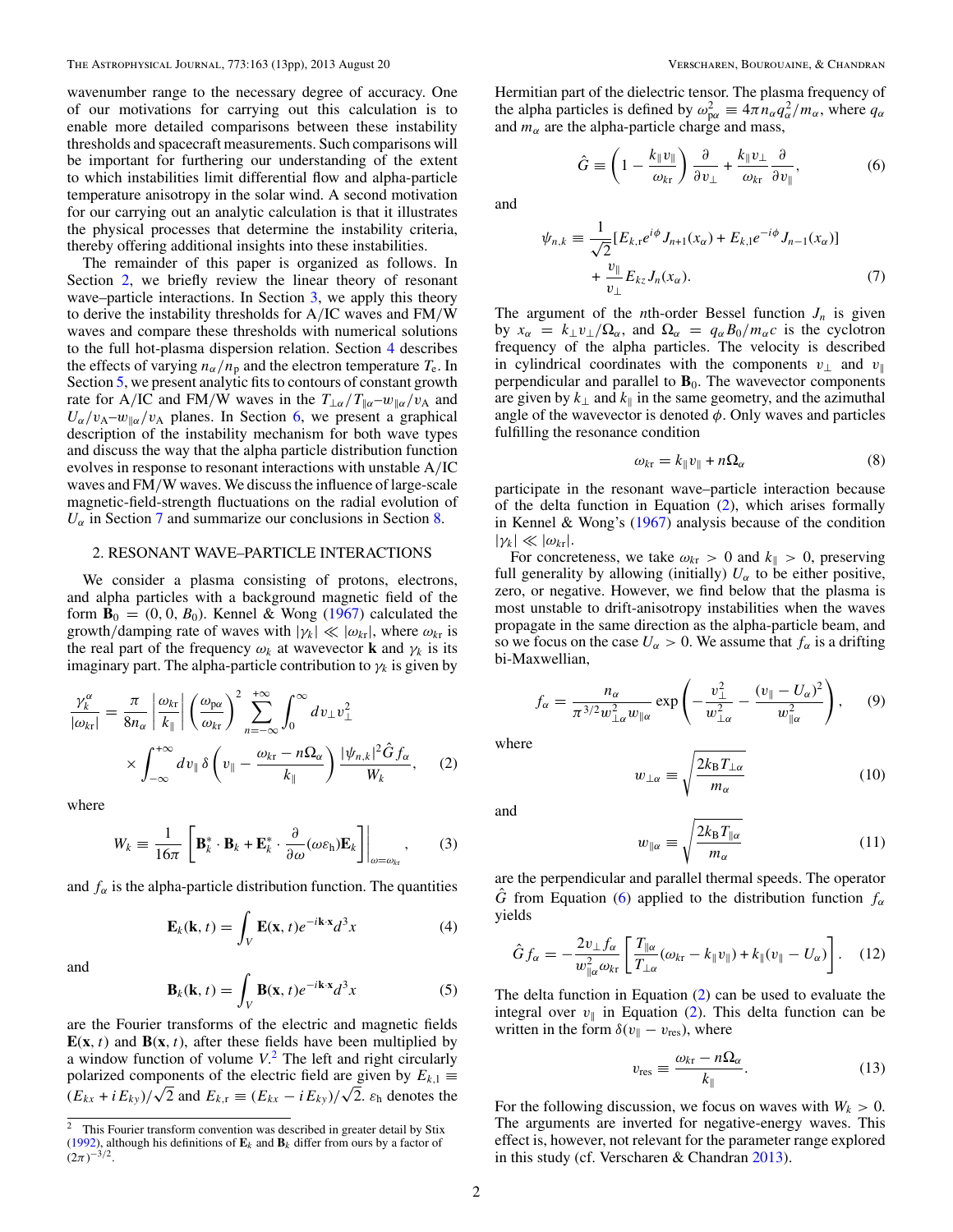# 3. INSTABILITY CRITERIA

<span id="page-2-0"></span>We develop our analytical model for the case of parallel propagation ( $k_{\perp} = 0$ ) only. In this limit, the A/IC wave is left-circularly polarized, and the FM*/*W wave is right-circularly polarized. For simplicity, we restrict our analysis of the A*/*IC instability to the case in which  $T_{\perp\alpha} \geq T_{\parallel\alpha}$  and our analysis of the FM/W instability to the case in which  $T_{\perp\alpha} \leq T_{\parallel\alpha}$ . Collisions are neglected throughout our treatment.

## *3.1. Instability of the Alfven´ /Ion–Cyclotron (A/IC) Mode*

In the limit of parallel propagation, the Bessel functions in Equation [\(7\)](#page-1-0) allow for contributions to the sum over *n* at  $n = 1$ ,  $n = -1$ , or  $n = 0$  only. For the left-circularly polarized A/IC wave,  $E_{k,r} = E_{kz} = 0$  and  $E_{k,1} \neq 0$ . As a consequence,  $\psi_{n,k} = 0$ unless  $n = 1$ , and Equation [\(2\)](#page-1-0) reduces to

$$
\gamma_{k}^{\alpha} = \frac{1}{16\sqrt{\pi}} \frac{\omega_{k\mathbf{r}}}{|k_{\parallel}w_{\parallel\alpha}|} \left(\frac{\omega_{\mathbf{p}\alpha}}{\omega_{k\mathbf{r}}}\right)^{2} \frac{T_{\perp\alpha}}{T_{\parallel\alpha}} \frac{|E_{k,1}|^{2}}{W_{k}}
$$

$$
\times \left[\Omega_{\alpha} \left(1 - \frac{T_{\parallel\alpha}}{T_{\perp\alpha}}\right) - \omega_{k\mathbf{r}} + k_{\parallel}U_{\alpha}\right]
$$

$$
\times \exp\left(-\frac{(v_{\mathbf{r}\mathbf{e}\mathbf{s}} - U_{\alpha})^{2}}{w_{\parallel\alpha}^{2}}\right).
$$
(14)

The number of resonant particles is proportional to both  $\omega_{\text{p} \alpha}^2$  and the exponential term in Equation (14), and these terms influence the absolute value of  $\gamma_k^{\alpha}$ . On the other hand, the sign of the growth rate is determined solely by the terms in brackets in Equation (14), since the other terms are positive semi-definite for  $\omega_{kr} > 0$ . We find

$$
\operatorname{sgn}\gamma_{k}^{\alpha}=\operatorname{sgn}\left[\Omega_{\alpha}\left(1-\frac{T_{\parallel\alpha}}{T_{\perp\alpha}}\right)-\omega_{k\mathrm{r}}+k_{\parallel}U_{\alpha}\right].\qquad(15)
$$

This relation defines the maximum frequency at which alpha particles have a destabilizing influence upon the A*/*IC wave at a given temperature anisotropy, drift, and wavenumber,

$$
\omega_{\max}^{\text{A/IC}} = \Omega_{\alpha} \left( 1 - \frac{T_{\parallel \alpha}}{T_{\perp \alpha}} \right) + k_{\parallel} U_{\alpha}.
$$
 (16)

In a plot showing the real part of the frequency  $\omega_r$  versus  $k_{\parallel}$ , solutions of the dispersion relation can be driven unstable by alpha particles only when the plot of the dispersion relation is below the line defined by Equation  $(16)$ . The expressions in Equations  $(15)$  and  $(16)$  are valid for the general case in which the wave frequency is determined from the full dispersion relation of a hot plasma. However, to simplify the calculation, we now approximate the dispersion relation of the A*/*IC wave with the dispersion relation of a cold electron–proton plasma with massless electrons, $3$ 

$$
\frac{\omega_{k\rm r}}{\Omega_{\rm p}} = -\frac{k_{\parallel}^2 v_{\rm A}^2}{2\Omega_{\rm p}^2} \left[ 1 - \sqrt{1 + \frac{4\Omega_{\rm p}^2}{k_{\parallel}^2 v_{\rm A}^2}} \right].
$$
 (17)



Figure 1. Resonances and instability conditions for the Alfvén/ion–cyclotron (A*/*IC) mode. The upper diagram shows the approximate dispersion relation, resonance lines, and the quantities  $k_1$ ,  $k_2$ ,  $\omega_1$ , and  $\omega_2$  discussed in the text for the case in which  $U_{\alpha} = 0.25v_{A}$ ,  $T_{\perp \alpha}/T_{\parallel \alpha} = 2$ ,  $w_{\parallel \alpha} = 0.75v_{A}$ , and  $\sigma = 2.4$ . The lower panel shows solutions of the full dispersion relation of a hot plasma for the same parameters with the real part of the frequency on the left axis and the corresponding growth rate on the right axis. The additional parameters are  $n_{\alpha} = 0.05n_{\text{p}}$  and  $T_{\text{p}} = T_{\text{e}} = T_{\text{p}}/4$ . Protons and electrons have no temperature anisotropy.

(A color version of this figure is available in the online journal.)

When  $k_{\parallel}v_{\rm A} \ll \Omega_{\rm p}$ , Equation (17) can be approximated as

$$
\omega_{k\mathbf{r}} \simeq k_{\parallel} v_{\mathbf{A}} \left( 1 - \frac{k_{\parallel} v_{\mathbf{A}}}{2\Omega_{\mathbf{p}}} \right). \tag{18}
$$

As we will describe further below, the wavenumbers at which the A*/*IC mode is unstable for typical solar-wind parameters near 1 AU are  $\leq 0.5\Omega_{\rm p}/v_{\rm A}$ . To further simplify our analysis, we will thus use Equation  $(18)$  instead of Equation  $(17)$ .

At the resonant velocity  $v_{\parallel} = v_{\text{res}}$ , a large enough number of particles have to be present in the distribution function to drive the wave unstable. This requires that

$$
|v_{\parallel} - U_{\alpha}| < \sigma \, w_{\parallel \alpha} \equiv \Delta v_{\parallel},\tag{19}
$$

where  $\sigma$  is a number that cannot be much greater than unity. We define the *resonance line* of the alpha particles through the equation

$$
\omega_{\rm r} = k_{\parallel} (U_{\alpha} - \Delta v_{\parallel}) + \Omega_{\alpha} = k_{\parallel} (U_{\alpha} - \sigma w_{\parallel \alpha}) + \Omega_{\alpha}.
$$
 (20)

It represents the resonance condition Equation [\(8\)](#page-1-0) for alpha particles at the parallel velocity  $v_{\parallel} = U_{\alpha} - \Delta v_{\parallel}$ . The intersection of the alpha-particle resonance line in the  $\omega_r - k_{\parallel}$  plane with the plot of the dispersion relation of the A*/*IC wave defines the point  $(k_1, \omega_1)$  as illustrated in Figure 1. Only solutions of the dispersion relation at  $k_{\parallel} > k_1$  and  $\omega_{k} > \omega_1$  are able to interact resonantly with a sufficiently large number of alpha particles to excite an instability.

Although we have only quoted the expression for the alphaparticle contribution to  $\gamma_k$  in Section [2,](#page-1-0) the proton contribution is given by an analogous expression (Kennel & Wong [1967\)](#page-12-0),

<sup>&</sup>lt;sup>3</sup> We use the equations  $k_{\parallel}^2 c^2 = \omega^2 L$  for the A/IC wave and  $k_{\parallel}^2 c^2 = \omega^2 R$  for the FM/W wave following the notation of Stix [\(1992\)](#page-12-0). Equation (17) follows, for example, from Equation (5) in Chapter 2 of Stix [\(1992\)](#page-12-0) under the approximations that  $\omega \ll \Omega_e$  and  $v_A \ll c$ . Details on modifications of the dispersion relations of the two parallel normal modes due to alpha particles and finite-pressure effects are described in the literature (see, e.g., Marsch & Verscharen [2011;](#page-12-0) Verscharen & Marsch [2011;](#page-12-0) Verscharen [2012\)](#page-12-0).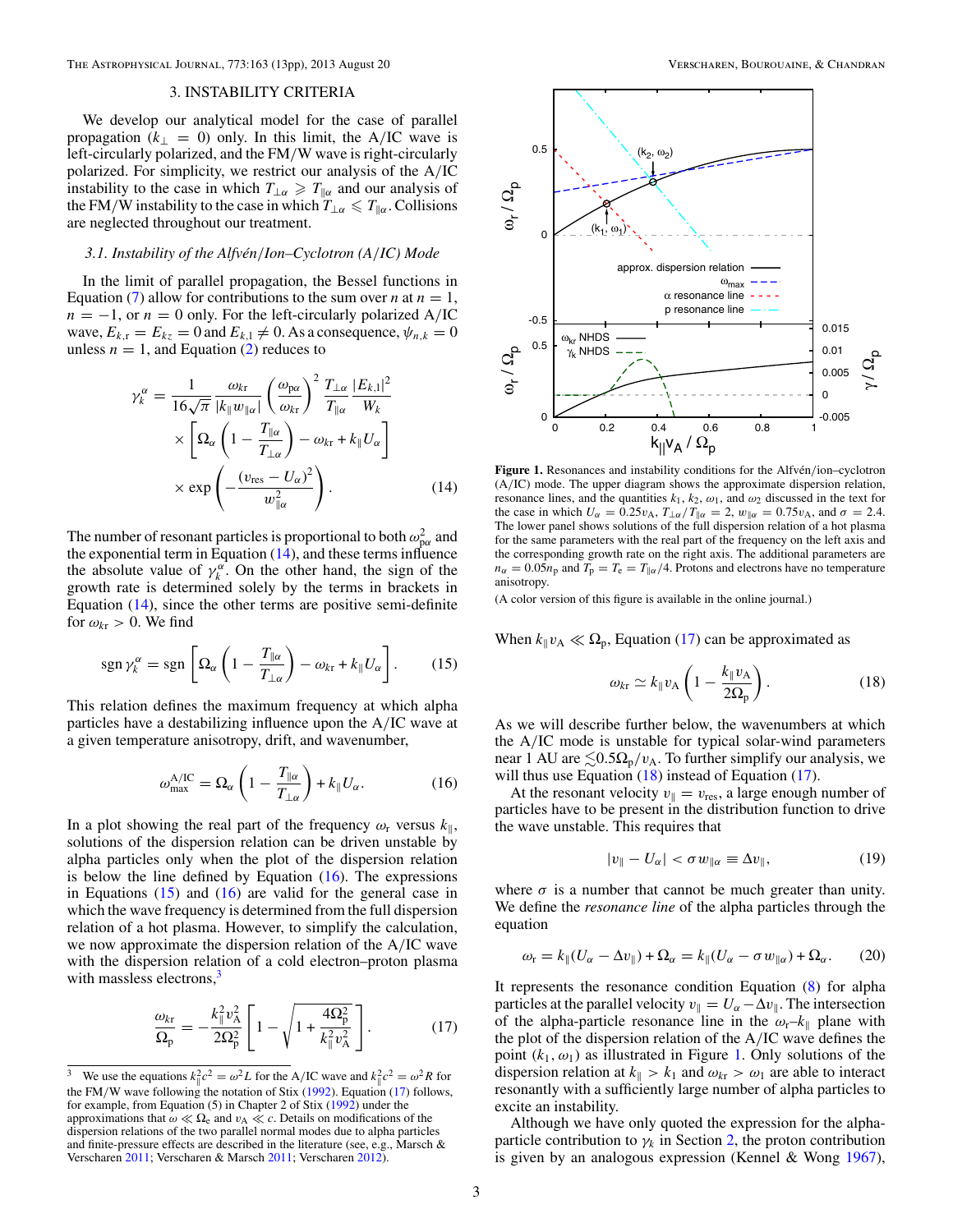<span id="page-3-0"></span>in which the resonance condition becomes  $\omega_{k\tau} = k_{\parallel} v_{\parallel} + n\Omega_{p}$ , where  $\Omega_p = 2\Omega_\alpha$  is the proton cyclotron frequency. We assume that the protons have a Maxwellian distribution, which means that they damp A*/*IC waves if they can satisfy the resonance condition with  $n = 1$ . Because the protons are the dominant ion species, we assume that if thermal protons can resonate with A*/*IC waves, then proton damping dominates over any possible wave destabilization by the alpha particles. We define the resonance line of the protons through the equation

$$
\omega_{\rm r} = -k_{\parallel} \sigma w_{\parallel \rm p} + \Omega_{\rm p},\tag{21}
$$

where  $w_{\parallel p}$  is the parallel proton thermal speed. Equation (21) is the *n* = 1 resonance condition for protons with  $v_{\parallel} = -\sigma w_{\parallel p}$ . For simplicity, in this section we take  $\sigma$  to be the same for alpha particles and protons for our fiducial case in which  $n_{\alpha} = 0.05n_{\rm p}$ . However, in Section [4](#page-6-0) we describe how  $\sigma$  should be varied for alpha particles as  $n_{\alpha}/n_{\rm p}$  is varied. We plot the proton resonance line in Figure [1](#page-2-0) for the case in which  $w_{\parallel p} = w_{\parallel \alpha}$ , which is characteristic of weakly collisional solar-wind streams at 1 AU (Kasper et al. [2008\)](#page-12-0). The intersection of this resonance line and the plot of the dispersion relation in the  $\omega_r - k_{\parallel}$  plane defines an upper limit for the unstable wavenumbers and frequencies. We denote this intersection point as  $(k_2, \omega_2)$  as illustrated in Figure [1.](#page-2-0)

The above considerations lead to the following necessary and sufficient conditions for the A*/*IC wave to be unstable:

- 1. There must exist a range of wavenumbers in which thermal alpha particles can resonate with the A*/*IC wave that is sufficiently small that proton cyclotron damping can be neglected: i.e.,  $k_1$  exists, and  $k_1 < k_2$ .
- 2. In at least part of the wavenumber interval  $[k_1, k_2]$ , the wave frequency  $\omega_{k\text{r}}$  must be less than the maximum wave frequency given by  $\omega_{\text{max}}^{\text{A/IC}}$

We henceforth restrict our analysis to the case in which

$$
\sigma w_{\parallel p} > \frac{v_{\text{A}}}{2}.\tag{22}
$$

Equation (22) implies that  $k_2v_A/\Omega_p < 1$ , so that proton cyclotron damping limits potential instabilities to parallel wavenumbers less than  $\Omega_{\rm p}/v_{\rm A}$ , for which our approximate dispersion relation is at least approximately valid.

After some algebra, we find that condition 1 above is equivalent to the inequality

$$
\sigma w_{\parallel \alpha} > \frac{4U_{\alpha} + 3\sigma w_{\parallel p} - v_{A} - \sqrt{(\sigma w_{\parallel p} + v_{A})^2 - 2v_{A}^2}}{4}.
$$
 (23)

Condition 2 is satisfied either if

$$
U_{\alpha} > v_{A} - \sigma \left(\frac{T_{\perp \alpha}}{T_{\parallel \alpha}} - 1\right) w_{\parallel \alpha} - \frac{v_{A}^{2} T_{\parallel \alpha}}{4 \sigma w_{\parallel \alpha} T_{\perp \alpha}} \qquad (24)
$$

and

$$
\sigma w_{\parallel \alpha} > \frac{v_{\rm A} T_{\parallel \alpha}}{2T_{\perp \alpha}},\tag{25}
$$

or if

$$
U_{\alpha} > \frac{T_{\perp\alpha} + T_{\parallel\alpha}}{4T_{\perp\alpha}} \Big[ \sigma w_{\parallel p} + v_{A} + \sqrt{(v_{A} + \sigma w_{\parallel p})^{2} - 2v_{A}^{2}} \Big] - \sigma w_{\parallel p}.
$$
\n(26)

Because the wave frequency  $\omega_{k\tau}$  in Equation [\(18\)](#page-2-0) is concave downward  $\left(d^2 \omega_{kt}/dk_\parallel^2\right) < 0$ , the condition that  $\omega_{kt} < \omega_{\text{max}}^{\text{A/IC}}$ within the interval  $[k_1, k_2]$  is most easily satisfied at either  $k_{\parallel} = k_1$  or  $k_{\parallel} = k_2$ . Equations (24) and (25) are the conditions that  $\omega_{\text{kr}} < \omega_{\text{max}}^{\text{A/IC}}$  at  $k_{\parallel} = k_1$ , while Equation (26) is the condition that  $\omega_{\text{kr}} < \omega_{\text{max}}^{\text{A/IC}}$  at  $k_{\parallel} = k_2$ . In the [Appendix,](#page-10-0) we show which of these two alternative conditions is less restrictive (and therefore the controlling instability criterion) as a function of  $w_{\alpha}/v_{\rm A}$ ,  $w_{\parallel p}/v_A$ , and  $T_{\perp \alpha}/T_{\parallel \alpha}$ . Roughly speaking, for typical solar wind conditions near  $r = 1$  AU, Equations (24) and (25) are less restrictive when  $T_{\perp\alpha} \gtrsim 1.1 T_{\parallel\alpha}$ , while Equation (26) is less restrictive for nearly isotropic alpha-particle temperatures. To apply these conditions, one can either consult the conditions given in the [Appendix,](#page-10-0) or take the minimum  $U_\alpha$  needed to excite the instability to be the minimum of the right-hand sides of Equations  $(24)$  and  $(26)$  (with the caveat that Equation  $(24)$ ) applies only when Equation  $(25)$  is also satisfied).

For reference, we note that Equation (24) can be rewritten as a lower limit on the temperature anisotropy,

$$
\frac{T_{\perp\alpha}}{T_{\parallel\alpha}} > \frac{v_{\rm A} + \sigma w_{\parallel\alpha} - U_{\alpha} + \sqrt{(v_{\rm A} + \sigma w_{\parallel\alpha} - U_{\alpha})^2 - v_{\rm A}^2}}{2\sigma w_{\parallel\alpha}}.\tag{27}
$$

Equation  $(26)$  can be equivalently rewritten as an upper limit on the inverse temperature anisotropy,

$$
\frac{T_{\parallel\alpha}}{T_{\perp\alpha}} < \frac{2}{v_{\rm A}^2} (U_{\alpha} + \sigma w_{\parallel p})
$$
\n
$$
\times \left[ v_{\rm A} + \sigma w_{\parallel p} - \sqrt{(v_{\rm A} + \sigma w_{\parallel p})^2 - 2v_{\rm A}^2} \right] - 1. \tag{28}
$$

Likewise, Equation (23) can be rewritten as an upper limit on the drift speed,

$$
U_{\alpha} < \frac{4\sigma w_{\parallel \alpha} - 3\sigma w_{\parallel \mathrm{p}} + v_{\mathrm{A}} + \sqrt{(v_{\mathrm{A}} + \sigma w_{\parallel \mathrm{p}})^2 - 2v_{\mathrm{A}}^2}}{4}.
$$
 (29)

In addition to the illustrations for our analytical model, Figure [1](#page-2-0) shows solutions of the full dispersion relation of a hot plasma for the A*/*IC mode in the lower panel. These results have been obtained with the NHDS code (Verscharen et al. [2013\)](#page-12-0). The parameters for the NHDS calculation are  $T_{\parallel \alpha} = 4T_p = 4T_e$ ,  $n_{\alpha} = 0.05n_{\text{p}}, T_{\perp \alpha} = 2T_{\parallel \alpha}, T_{\perp} = T_{\parallel}$  for electrons and protons,  $U_{\alpha} = 0.25v_{\text{A}}$ , and  $w_{\parallel \alpha} = 0.75v_{\text{A}}$ . In all numerical calculations presented throughout the text, we set

$$
v_{\rm A}/c = 10^{-4} \tag{30}
$$

and choose the electron number density and electron bulk drift velocity so that the net space charge and net parallel current vanish. The onset of the instability (i.e., the wavenumber range where  $\gamma_k > 0$ ) coincides well with the predictions from our analytical model.

We compare the analytical instability conditions from Equations  $(24)$  and  $(25)$  with solutions of the full dispersion relation of a hot plasma in Figure [2.](#page-4-0) We have adjusted the single free parameter  $\sigma$  to maximize the agreement between our analytic and numerical results, and find that  $\sigma = 2.4$  leads to the best fit with the numerical solutions corresponding to  $\gamma_m = 10^{-4} \Omega_p$ (but see Section [4\)](#page-6-0). We note that the wavenumbers at which the maximum growth rates occur in the NHDS solutions are less than  $0.7\Omega_p/v_A$ .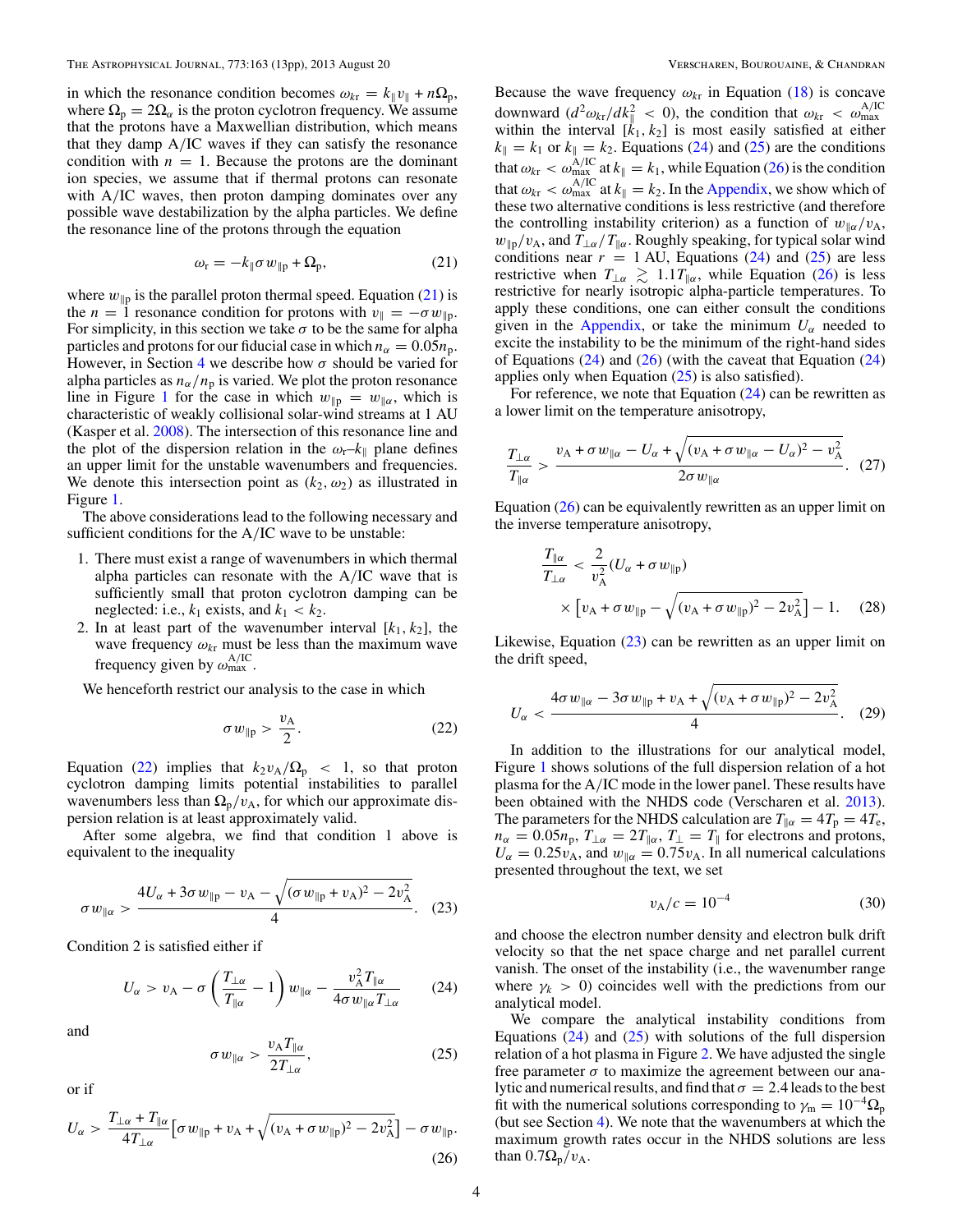<span id="page-4-0"></span>

**Figure 2.** Comparison of the instability criteria and numerical solutions to the hot-plasma dispersion relation for the A*/*IC mode. The black and red dashed lines correspond to Equation [\(24\)](#page-3-0) for two different temperature anisotropies. The green double dashed line shows the upper limit on  $U_{\alpha}$  from Equation [\(29\)](#page-3-0). We set  $\sigma = 2.4$ . The points represent solutions of the hot-plasma dispersion relation from the NHDS code with the given maximum growth rate  $\gamma_m$ . The density of the alpha particles is  $n_{\alpha} = 0.05n_{\text{p}}$ ,  $T_{\text{p}} = T_{\text{e}} = T_{\parallel \alpha}/4$ , and protons and electrons have isotropic distribution functions in the NHDS solutions. (A color version of this figure is available in the online journal.)

Equation  $(26)$  describes a lower threshold than Equations  $(24)$ and  $(25)$  in the isotropic limit. We show this case in Figure 3, in which we also compare the threshold with the previous isotropic-temperature model developed by Verscharen et al. [\(2013\)](#page-12-0) and with NHDS solutions with  $\gamma_m = 10^{-4} \Omega_p$ . We see that the lower and upper limits described by our instability criteria agree well with the previous model, which is based on two alternative approximations to the dispersion relation. We note that the difference between the instability thresholds from Equations  $(24)$  and  $(26)$  is small. The difference between the two analytic expressions is in most cases smaller than the difference between either of them and the solution to the hotplasma dispersion relation. We find a similar behavior in all tested cases for which Equation [\(26\)](#page-3-0) describes a lower threshold. At high parallel thermal speeds  $w_{\alpha}$ , the inaccuracies of our approximate dispersion relation increase. For a more extensive discussion of Equation  $(26)$  and the comparison between the two thresholds, we refer the reader again to the [Appendix.](#page-10-0)

# *3.2. Instability of the Fast-magnetosonic/Whistler (FM/W) Mode*

For the right-circularly polarized FM/W mode,  $E_{k,1} = E_{kz}$ 0 and  $E_{k,r} \neq 0$ . As a result,  $\psi_{n,k} = 0$  unless  $n = -1$ , and Equation [\(2\)](#page-1-0) reduces to

$$
\gamma_{k}^{\alpha} = \frac{1}{16\sqrt{\pi}} \frac{\omega_{k\mathbf{r}}}{|k_{\parallel}w_{\parallel\alpha}|} \left(\frac{\omega_{\mathbf{p}\alpha}}{\omega_{k\mathbf{r}}}\right)^{2} \frac{T_{\perp\alpha}}{T_{\parallel\alpha}} \frac{|E_{k,\mathbf{r}}|^{2}}{W_{k}}
$$

$$
\times \left[\Omega_{\alpha} \left(\frac{T_{\parallel\alpha}}{T_{\perp\alpha}} - 1\right) - \omega_{k\mathbf{r}} + k_{\parallel}U_{\alpha}\right]
$$

$$
\times \exp\left(-\frac{(v_{\mathbf{r}\mathbf{e}\mathbf{s}} - U_{\alpha})^{2}}{w_{\parallel\alpha}^{2}}\right).
$$
(31)



**Figure 3.** Comparison of the instability criteria and numerical solutions to the hot-plasma dispersion relation for the A*/*IC mode in the isotropic case. The label "VBCM13" refers to the treatment of the isotropic parallel Alfvénic instability by Verscharen et al. [\(2013\)](#page-12-0). Equation [\(26\)](#page-3-0) leads to a lower  $U_{\alpha}$  threshold than Equation [\(24\)](#page-3-0). The points represent solutions of constant  $\gamma_m$  obtained from the NHDS code. We set  $\sigma = 2.4$ . For the NHDS solutions,  $n_{\alpha} = 0.05n_{\rm p}$ ,  $T_p = T_e = T_{\parallel \alpha}/4$ , and protons and electrons have Maxwellian distribution functions.

(A color version of this figure is available in the online journal.)

It follows that

$$
\operatorname{sgn}\gamma_{k}^{\alpha}=\operatorname{sgn}\left[\Omega_{\alpha}\left(\frac{T_{\parallel\alpha}}{T_{\perp\alpha}}-1\right)-\omega_{k\mathrm{r}}+k_{\parallel}U_{\alpha}\right].\qquad(32)
$$

Equation (32) defines the maximum frequency at which alpha particles have a destabilizing influence on the FM*/*W wave at a given temperature anisotropy, drift, and wavenumber,

$$
\omega_{\max}^{FM/W} = \Omega_{\alpha} \left( \frac{T_{\parallel \alpha}}{T_{\perp \alpha}} - 1 \right) + k_{\parallel} U_{\alpha}.
$$
 (33)

Equation [\(8\)](#page-1-0) implies that the resonant alpha particles that drive the FM/W mode unstable have a parallel velocity  $v_{\parallel} > 0$ , since we have assumed that  $\omega_{kr} > 0$ .

To simplify the analysis, we approximate  $\omega_{k\tau}$  using the dispersion relation for right-circularly polarized FM*/*W waves in a cold proton–electron plasma with massless electrons,4

$$
\frac{\omega_{k\rm r}}{\Omega_{\rm p}} = \frac{k_{\parallel}^2 v_{\rm A}^2}{2\Omega_{\rm p}^2} \left[ 1 + \sqrt{1 + \frac{4\Omega_{\rm p}^2}{k_{\parallel}^2 v_{\rm A}^2}} \right].
$$
 (34)

We further simplify  $\omega_{k\tau}$  by taking  $k_{\parallel}v_A/\Omega_p \ll 1$  and expanding Equation  $(34)$  as

$$
\omega_{k\mathrm{r}} \simeq k_{\parallel} v_{\mathrm{A}} \left( 1 + \frac{k_{\parallel} v_{\mathrm{A}}}{2\Omega_{\mathrm{p}}} \right). \tag{35}
$$

From the resonance condition Equation [\(8\)](#page-1-0), we conclude that there is a minimum value of  $v_{\parallel}$  for which alpha particles can resonate with the FM*/*W wave. Again there must be a sufficient number of alpha particles at that  $v_{\parallel}$  to excite the instability. We make the approximation that the instability is possible only if alpha particles with  $v_{\parallel} = U_{\alpha} + \sigma w_{\parallel \alpha}$  resonate with the wave, where  $\sigma$  is a constant of order unity, as in Section [3.1.](#page-2-0) We

Equation (34) follows, for example, from Equation (5) in Chapter 2 of Stix [\(1992\)](#page-12-0) under the approximations that  $\omega \ll \Omega_e$  and  $v_A \ll c$ .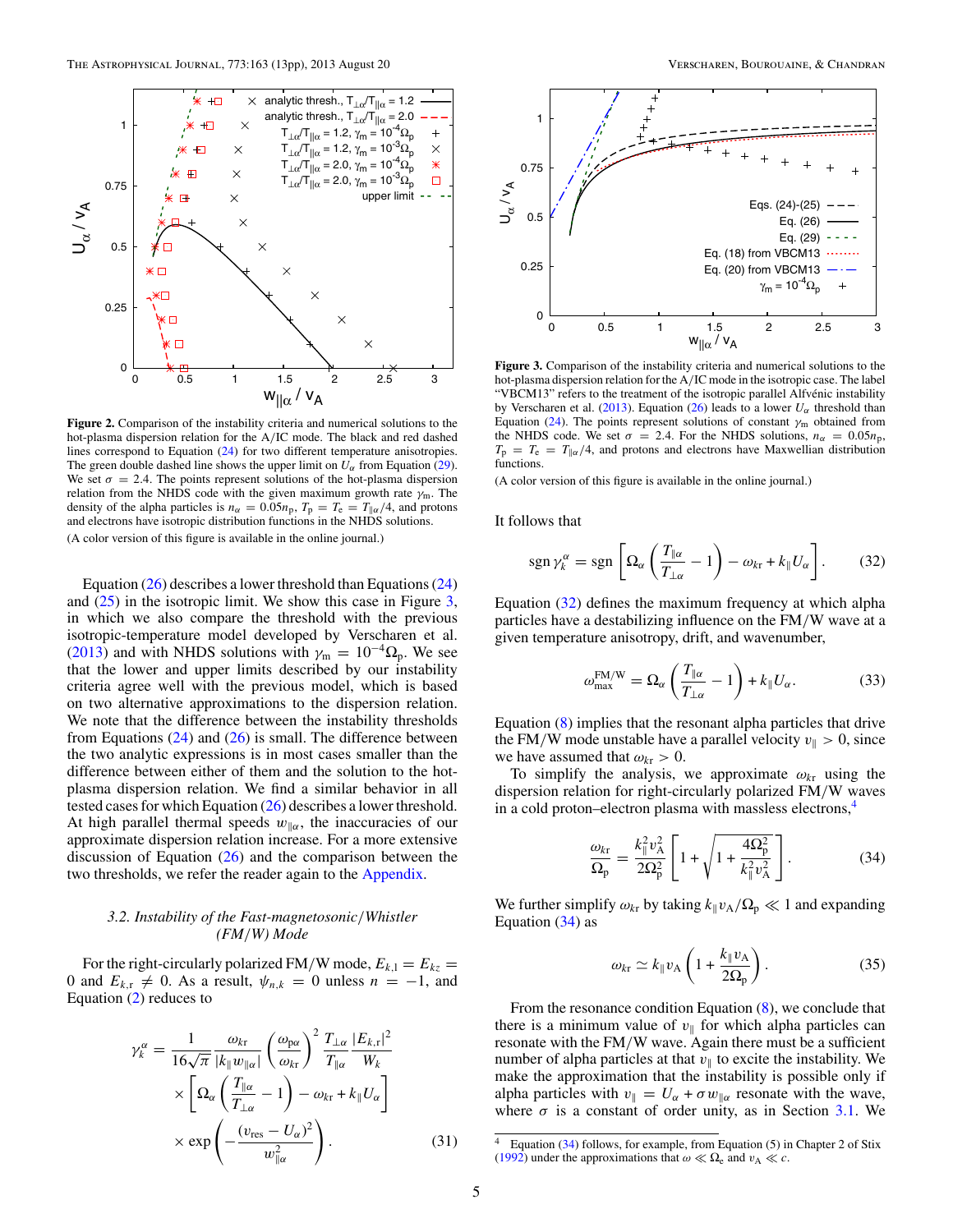<span id="page-5-0"></span>

Figure 4. Upper diagram: resonances and instability conditions for the fast-magnetosonic/whistler (FM/W) mode for the case in which  $U_\alpha = 0.5 v_\text{A}$ ,  $T_{\perp\alpha}/T_{\parallel\alpha} = 0.6$ ,  $w_{\parallel\alpha} = v_A$ , and  $\sigma = 2.1$ . Lower diagram: numerical solutions of the full dispersion relation of a hot plasma for the same parameters with the real part of the frequency on the left axis and the corresponding growth rate on the right axis. The additional parameters are  $n_{\alpha} = 0.05n_{\text{p}}$ ,  $T_{\text{p}} = T_{\text{e}} = T_{\parallel \alpha}/4$ . Protons and electrons have no temperature anisotropy.

therefore define the alpha-particle resonance line for the FM*/*W wave through the equation

$$
\omega_{\rm r} = k_{\parallel} (U_{\alpha} + \sigma w_{\parallel \alpha}) - \Omega_{\alpha}.
$$
 (36)

Its intersection with the plot of the dispersion relation is denoted  $(k_3, \omega_3)$ , as illustrated in Figure 4.

As in the case of the A*/*IC wave, the necessary and sufficient conditions for instability of the FM*/*W wave consist of two criteria. First, there must be some range of wavenumbers exceeding  $k_3$  in which the wave frequency  $\omega_{k\tau}$  is less than the maximum wave frequency  $\omega_{\text{max}}^{\text{FM/W}}$ . We write this condition after some algebra as

$$
U_{\alpha} > v_{A} - \sigma \left( 1 - \frac{T_{\perp \alpha}}{T_{\parallel \alpha}} \right) w_{\parallel \alpha} + \frac{v_{A}^{2} T_{\parallel \alpha}}{4 \sigma w_{\parallel \alpha} T_{\perp \alpha}}. \tag{37}
$$

We can rewrite Equation (37) as a minimum threshold for the temperature anisotropy at a given drift speed:

$$
\frac{T_{\perp\alpha}}{T_{\parallel\alpha}} < \frac{U_{\alpha} + \sigma w_{\parallel\alpha} - v_{\rm A} + \sqrt{(U_{\alpha} + \sigma w_{\parallel\alpha} - v_{\rm A})^2 - v_{\rm A}^2}}{2\sigma w_{\parallel\alpha}}.
$$
 (38)

The point  $(k_3, \omega_3)$  is only defined if

$$
U_{\alpha} > 2v_{A} - \sigma w_{\parallel \alpha}.
$$
 (39)

If Equation (39) is not fulfilled, the alpha-particle resonance line does not intersect with the plot of the dispersion relation in the  $\omega_r - k_{\parallel}$  plane, and the square-root expression in Equation (38) is not real.

The second condition is that the proton thermal speed must be sufficiently small that proton damping can be neglected within



**Figure 5.** Comparison of the analytic instability criteria and numerical solutions to the hot-plasma dispersion relation for the FM*/*W mode. The black solid and red dashed lines show the analytical result for the stability thresholds according to Equation (37) for two different temperature anisotropies. We set  $\sigma = 2.1$ . The points represent solutions of the hot-plasma dispersion relation obtained by NHDS at the given maximum growth rate  $\gamma_m$ . The density of the alpha particles is  $n_{\alpha} = 0.05n_{\text{p}}$ ,  $T_{\text{p}} = T_{\text{e}} = T_{\parallel \alpha}/4$ , and protons and electrons have Maxwellian distribution functions for the NHDS evaluation.

(A color version of this figure is available in the online journal.)

some part of the wavenumber interval defined in the previous paragraph (in which  $k_{\parallel} > k_3$  and  $\omega_{k\tau} < \omega_{\text{max}}^{\text{FM/W}}$ ). Because the FM*/*W wave is right-circularly polarized, proton damping occurs through the  $n = -1$  resonance. As in our treatment of the A*/*IC wave, we assume that if thermal protons can resonate with the FM*/*W wave, then proton damping dominates over any possible destabilizing influence from the resonant alpha particles. This second condition can be written in the form

$$
\sigma w_{\parallel p} < \frac{3U_{\alpha} + 3\sigma w_{\parallel \alpha} - v_{A} + \sqrt{(U_{\alpha} + \sigma w_{\parallel \alpha} - v_{A})^{2} - v_{A}^{2}}}{2}.
$$
\n(40)

In this paper, we focus on the case in which  $w_{\parallel p} = w_{\parallel \alpha}$ . The conditions  $w_{\parallel p} \leq w_{\parallel \alpha}$  and  $U_{\alpha} \geq 0$  guarantee that Equation (40) is satisfied.

We show NHDS solutions for the FM*/*W mode in the lower panel of Figure 4. The range of unstable wavenumbers roughly corresponds to the predictions from our analytical model. At wavenumbers exceeding ~0.45 $\Omega_p/v_A$ ,  $\omega_{kr} > \omega_{max}^{FM/W}$  and, therefore, the interaction with the alpha particles leads to a damping instead of an instability. In contrast to the A*/*IC wave, the instability of the FM*/*W wave involves only a lower limit on  $U_{\alpha}$ .

In Figure 5, we plot Equation  $(37)$  for two different values of *T*⊥*α/T<sup>α</sup>*, along with the locations of fixed maximum growth rates in numerical solutions to the full hot-plasma dispersion relation obtained with the NHDS code. As in Section [3.1,](#page-2-0) we vary the parameter *σ*, and find that the value *σ* = 2*.*1 leads to the best fit between the analytic threshold and NHDS solutions with  $\gamma_{\rm m} = 10^{-4} \Omega_{\rm p}$  for the FM/W instability, especially in the range of low  $w_{\alpha}/v_{\alpha}$  where our approximate dispersion relation is more accurate. The NHDS solutions for the maximum growth rate of the instability of the FM*/*W mode occur at wavenumbers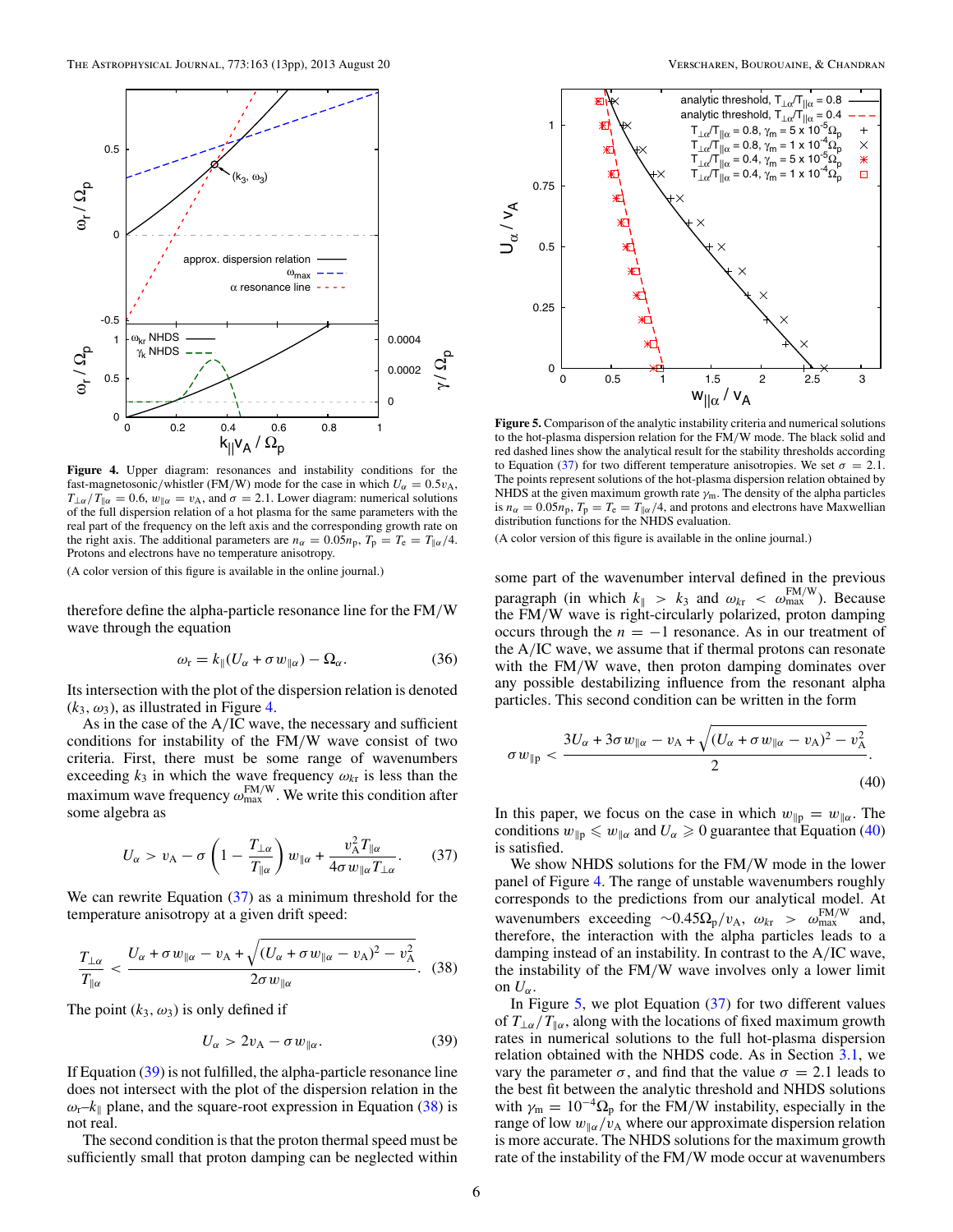<span id="page-6-0"></span>

**Figure 6.** Instability thresholds in the  $T_{\perp\alpha}/T_{\parallel\alpha}-w_{\parallel\alpha}/v_A$  plane for  $U_{\alpha} = 0$ (black and red lines) and  $U_{\alpha} = 0.4 v_{A}$  (blue and green lines). We show the lowest analytical thresholds from Equations [\(27\)](#page-3-0) and [\(28\)](#page-3-0) for the A*/*IC mode, and the analytical threshold from [\(38\)](#page-5-0) for the FM/W mode as solid lines. We set  $\sigma = 2.4$ for the A/IC instability and  $\sigma = 2.1$  for the FM/W instability. The dashed lines show fit results from Maruca et al. [\(2012\)](#page-12-0) as isocontours for a maximum growth rate  $\gamma_{\rm m} = 10^{-2} \Omega_{\rm p}$ . The points show NHDS results for different growth rates. The parameters for the NHDS calculation are  $n_{\alpha} = 0.05n_{\rm p}$ ,  $T_{\rm p} = T_{\rm e} = T_{\parallel \alpha}/4$ . Protons and electrons have Maxwellian distribution functions.

below  $k_{\parallel}v_{\rm A}/\Omega_{\rm p} \sim 0.8$ . This justifies our expansion of Equation  $(34)$  to obtain Equation  $(35)$ .

Another way of illustrating the instability thresholds is shown in Figure 6. In this figure, we compare our analytic thresholds for the A*/*IC wave and the FM*/*W wave (Equations [\(27\)](#page-3-0), [\(28\)](#page-3-0), and [\(38\)](#page-5-0)) with NHDS solutions to the full hot-plasma dispersion relation for the cases  $U_\alpha = 0$  and  $U_\alpha = 0.4v_A$ . We find a very good agreement between our analytical thresholds and the NHDS solutions at low growth rates. The presence of a non-zero drift  $U_\alpha$  lowers the thresholds in terms of  $|T_{\alpha}/T_{\alpha}-1|$ and narrows the stable parameter range. By applying the NHDS code to find parameter combinations that lead to  $\gamma_m = 10^{-2} \Omega_p$ , we are able to confirm the previous fit results by Maruca et al. [\(2012\)](#page-12-0) for  $T_{\parallel \alpha} = 4T_{\parallel p}$  and  $T_{\perp p} = T_{\parallel p}$ , which are also included in Figure 6. The comparison also shows in which parameter ranges the isocontours of constant maximum growth rate have larger distances and where they have shorter distances from each other. The FM*/*W instability shows a very sensitive dependence on the assumed growth rate. Our threshold for the instability of the FM*/*W mode drops abruptly at the point where Equation [\(39\)](#page-5-0) is violated. We expect a smoother transition in a real plasma since the number of resonant particles does not drop to zero at a discrete value of  $v_{\parallel}$ . The location of the point where the analytical threshold drops depends on the assumed value of *σ*.

# 4. THE DEPENDENCE ON THE ALPHA-PARTICLE NUMBER DENSITY AND THE ELECTRON TEMPERATURE

In the previous sections, we assumed that  $\sigma$  does not depend upon plasma parameters and determined the values of  $\sigma$  by comparing our analytic thresholds to numerical solutions of the



**Figure 7.** Dependence of the instability thresholds on  $n_{\alpha}/n_{\text{p}}$  in the case in which  $w_{\parallel p} = w_{\parallel \alpha} = v_A$  and  $T_p = T_e$ . The points represent NHDS solutions at two different growth rates of the A*/*IC and the FM*/*W modes. The curves correspond to the analytical thresholds from Equations [\(24\)](#page-3-0) and [\(37\)](#page-5-0) with  $\sigma$  of the alphas described by Equation (42).

(A color version of this figure is available in the online journal.)

hot-plasma dispersion relation for a single value of  $n_{\alpha}/n_{\rm p}$ . We conjecture, however, that as  $n_{\alpha}/n_{\rm p}$  varies, the number of resonant particles that are needed in order to achieve an instability (as a fraction of  $n_p$ ) remains constant, i.e.,  $(n_\alpha/n_p) \exp(-\sigma^2) \equiv$  $M =$  constant. A good value for this constant determined from the comparison of our analytical thresholds and the hot-plasma dispersion relation at  $n_{\alpha} = 0.05n_{\rm p}$  is given by

$$
M = \begin{cases} 1.6 \times 10^{-4} & \text{for the A/IC wave} \\ 6.1 \times 10^{-4} & \text{for the FM/W wave.} \end{cases}
$$
 (41)

This requirement leads to a density dependence of the factor *σ* for the alpha particles of the form

$$
\sigma = \sqrt{-\ln \frac{M n_{\rm p}}{n_{\alpha}}}.\tag{42}
$$

For the protons, we continue to set  $\sigma = 2.4$  for the A/IC wave and  $\sigma = 2.1$  for the FM/W wave as  $n_{\alpha}/n_{\rm p}$  varies. Thus, Equation (42) is used for each factor of  $\sigma$  that multiplies the quantity  $w_{\parallel \alpha}$  in any of our equations, but the values  $\sigma = 2.4$ and  $\sigma = 2.1$ , respectively, are used for each value of  $\sigma$  that multiplies the quantity  $w_{\parallel p}$ . We illustrate the dependence of the thresholds on the fractional alpha-particle density for two sets of parameters in Figure 7. We show NHDS solutions for a maximum growth rate of  $\gamma_m = 10^{-4} \Omega_p$  for the A/IC instability and the FM*/*W instability. We compare the NHDS points with the analytical instability thresholds from Equations [\(24\)](#page-3-0) and [\(37\)](#page-5-0). The thresholds plotted in Figure 7 have been calculated using Equation  $(42)$ .

In the fast solar wind,  $n_{\alpha}/n_{\rm p} \simeq 0.05$  (Bame et al. [1977\)](#page-11-0), while in the slow solar wind  $n_\alpha/n_p$  is roughly proportional to the wind speed, with  $0.01 \lesssim n_{\alpha}/n_{\rm p} \lesssim 0.05$  (Kasper et al. [2007\)](#page-12-0). Within the range  $0.01 < n_\alpha/n_p < 0.05$ , the instability thresholds shown in Figure 7 exhibit a moderate density dependence, which is captured fairly accurately by taking *σ* fixed at the values 2.4 (A*/*IC) or 2.1 (FM*/*W) for the protons and using Equation (42) for the alpha particles. We conjecture that this approach for modeling  $\sigma$  approximately captures the density dependence of the instability thresholds more generally, at least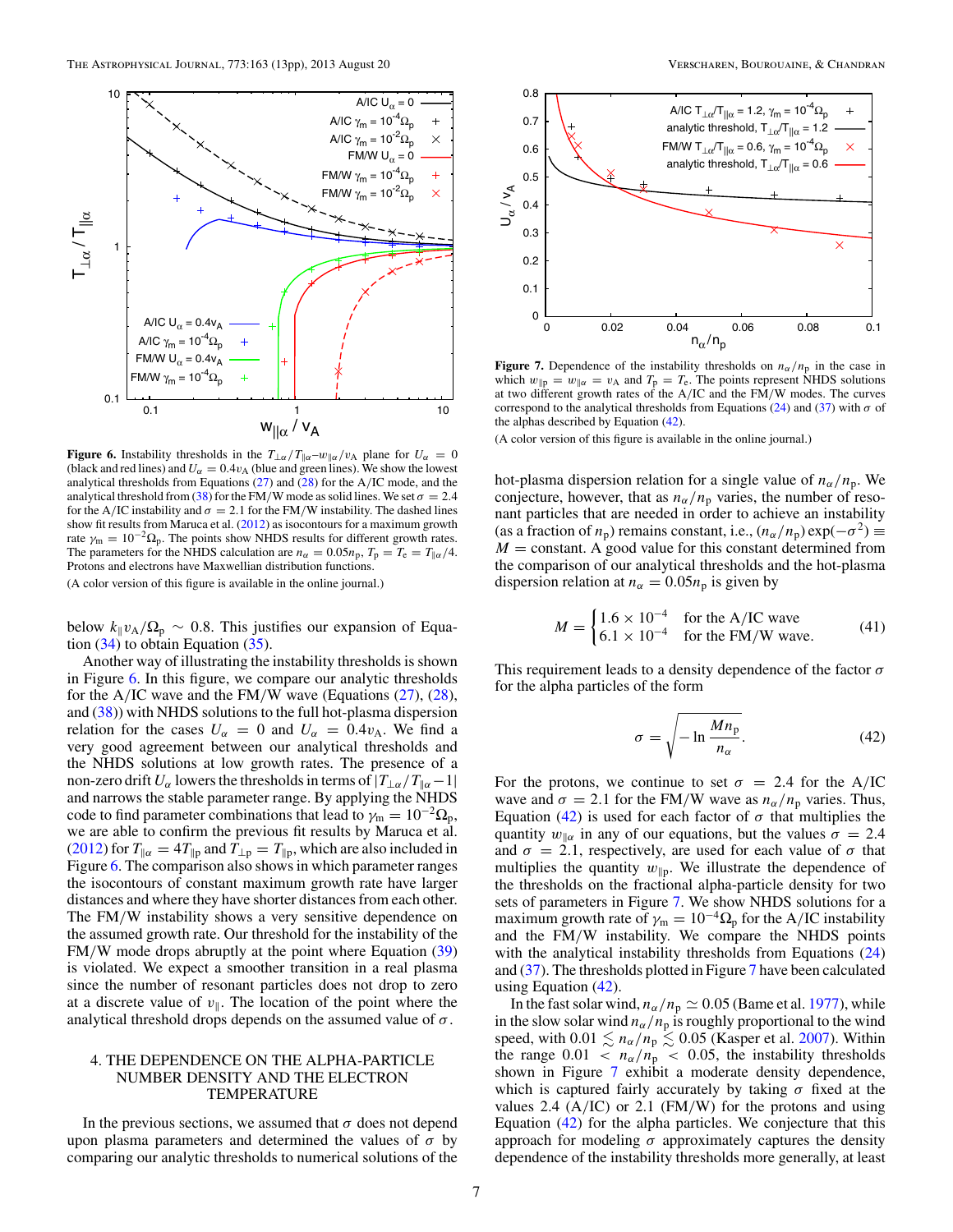<span id="page-7-0"></span>**Table 1** Fit Parameters for Isocontours of Constant *γ*<sup>m</sup> of the A*/*IC Instability in the  $U_\alpha/v_A-w_{\parallel\alpha}/v_A$  Plane for Use in Equations (43) and (44)

| $T_{\perp\alpha}/T_{\parallel\alpha}$ | $\gamma_{\rm m}/\Omega_{\rm p}$ | $\boldsymbol{a}$ | b     | A     | B       | C        | $U_{\text{med}}/v_{\text{A}}$ |
|---------------------------------------|---------------------------------|------------------|-------|-------|---------|----------|-------------------------------|
| 1.2                                   | $1\times10^{-4}$                | $-2.264$         | 1.997 | 0.312 | 2.34    | 0.389    | 0.65                          |
| 1.2                                   | $5\times10^{-4}$                | $-2.510$         | 2.366 | 0.174 | 4.41    | 0.750    | 0.65                          |
| 1.2                                   | $1 \times 10^{-3}$              | $-2.576$         | 2.599 | 0.164 | 3.38    | 0.952    | 0.65                          |
| 1.2                                   | $3 \times 10^{-3}$              | $-2.40$          | 3.188 | 0.046 | 8.7     | 1.585    | 0.75                          |
| 1.2                                   | $1 \times 10^{-2}$              | $-3.28$          | 5.807 | 0.305 | $-2.10$ | 3.093    | 0.65                          |
| 1.4                                   | $1 \times 10^{-3}$              | $-1.365$         | 1.335 | 0.454 | 1.95    | 0.481    | 0.55                          |
| 1.4                                   | $3 \times 10^{-3}$              | $-1.328$         | 1.661 | 0.350 | 2.55    | 0.916    | 0.55                          |
| 1.4                                   | $1 \times 10^{-2}$              | $-1.118$         | 2.622 | 0.146 | 4.39    | 2.053    | 0.55                          |
| 1.8                                   | $1\times10^{-3}$                | $-0.724$         | 0.649 | 0.735 | 1.210   | 0.067    | 0.45                          |
| 1.8                                   | $3 \times 10^{-3}$              | $-0.699$         | 0.813 | 0.726 | 1.346   | 0.286    | 0.45                          |
| 1.8                                   | $1 \times 10^{-2}$              | $-0.589$         | 1.242 | 0.570 | 1.87    | 0.962    | 0.35                          |
| 2.0                                   | $1 \times 10^{-4}$              | $-0.471$         | 0.371 | 0.602 | 1.225   | $-0.038$ | 0.35                          |
| 2.0                                   | $5 \times 10^{-4}$              | $-0.505$         | 0.449 | 1.16  | 0.58    | $-0.47$  | 0.40                          |
| 2.0                                   | $1 \times 10^{-3}$              | $-0.583$         | 0.507 | 0.801 | 1.080   | $-0.041$ | 0.40                          |
| 2.0                                   | $1 \times 10^{-2}$              | $-0.462$         | 0.971 | 0.701 | 1.548   | 0.682    | 0.35                          |
|                                       |                                 |                  |       |       |         |          |                               |

**Table 2** Fit Parameters for Isocontours of Constant *γ*<sup>m</sup> of the A*/*IC Instability in the  $T_{\perp\alpha}/T_{\parallel\alpha}$ –*w*<sub>|| $\alpha$ </sub>/*v*<sub>A</sub> Plane for Use in Equation (45)

| $U_{\alpha}/v_{\rm A}$ | $\gamma_{\rm m}/\Omega_{\rm p}$ | a     | b     | $w_0/v_A$ | $w_{\min}/v_{\rm A}$ |
|------------------------|---------------------------------|-------|-------|-----------|----------------------|
| $\theta$               | $10^{-4}$                       | 0.394 | 0.958 | $-0.0150$ | 0.10                 |
| $\theta$               | $10^{-3}$                       | 0.529 | 0.949 | $-0.0143$ | 0.10                 |
| $\theta$               | $10^{-2}$                       | 0.977 | 0.876 | 0.0036    | 0.10                 |
| 0.4                    | $10^{-4}$                       | 0.219 | 0.92  | 0.000     | 0.15                 |
| 0.4                    | $10^{-3}$                       | 0.272 | 0.712 | 0.124     | 0.15                 |
| 0.4                    | $10^{-2}$                       | 0.749 | 0.853 | 0.134     | 0.20                 |
|                        |                                 |       |       |           |                      |

when  $n_{\alpha}/n_{\text{p}} \in (0.01, 0.05)$ . When  $n_{\alpha}/n_{\text{p}} > 0.05$ , the alpha particles increasingly modify the dispersion relation, and we expect our analytic results to become less accurate.

Another parameter that could in principle influence the thresholds of the instability is the ratio  $T_e/T_p$ . However, we expect that this temperature ratio has a negligible influence on both instabilities since the corresponding waves have  $E_{kz} = 0$ and  $k_{\perp} = 0$ , which means that electrons cannot interact with these waves through Landau or transit-time damping. Cyclotron-resonant interaction is also not expected to influence the wavenumber range where alpha-particle driving is important because  $\Omega_e \gg \Omega_\alpha$ . NHDS calculations at different  $T_e/T_p$  in the interval [0.1, 10] show variations of the thresholds of  $U_{\alpha}$  by less than one percent for both instabilities under typical parameters. This confirms that the parallel-propagating drift*/*anisotropy instabilities are largely insensitive to electron temperatures within the range of possible solar-wind values.

## 5. CONTOURS OF CONSTANT MAXIMUM GROWTH RATE

In this section, we present analytic fits to the contours of constant maximum growth rate  $\gamma_m$  in our numerical solutions to the hot-plasma dispersion relation. In all cases, we have set  $T_p = T_e = T_{\parallel \alpha}/4$  and  $T_{\perp} = T_{\parallel}$  for protons and electrons. As we have shown in Section [4,](#page-6-0) the instability thresholds are densitydependent in general. For the fits presented in this section, however, we set  $n_{\alpha} = 0.05n_{\text{p}}$  as the typical observed value in the fast solar wind.

**Table 3** Fit Parameters for Isocontours of Constant *γ*<sup>m</sup> of the FM*/*W Instability in the  $U_\alpha/v_A-w_{\parallel \alpha}/v_A$  Plane for Use in Equation (46)

| $T_{\perp\alpha}/T_{\parallel\alpha}$ | $\gamma_{\rm m}/\Omega_{\rm p}$ | a         | h        | $\boldsymbol{c}$ |
|---------------------------------------|---------------------------------|-----------|----------|------------------|
| 0.8                                   | $5\times10^{-5}$                | 0.047     | $-0.689$ | 1.408            |
| 0.8                                   | $1 \times 10^{-4}$              | 0.037     | $-0.625$ | 1.401            |
| 0.8                                   | $1 \times 10^{-3}$              | 0.000     | $-0.359$ | 1.352            |
| 0.8                                   | $3 \times 10^{-3}$              | $-0.011$  | $-0.205$ | 1.311            |
| 0.8                                   | $1 \times 10^{-2}$              | $-0.0288$ | 0.039    | 1.170            |
| 0.5                                   | $1 \times 10^{-3}$              | 0.198     | $-1.440$ | 1.789            |
| 0.5                                   | $3 \times 10^{-3}$              | 0.083     | $-0.990$ | 1.681            |
| 0.5                                   | $1 \times 10^{-2}$              | $-0.0352$ | $-0.384$ | 1.468            |
| 0.4                                   | $5 \times 10^{-5}$              | 0.570     | $-2.717$ | 2.019            |
| 0.4                                   | $1 \times 10^{-4}$              | 0.514     | $-2.541$ | 2.006            |
| 0.4                                   | $1 \times 10^{-3}$              | 0.315     | $-1.826$ | 1.923            |
| 0.4                                   | $1 \times 10^{-2}$              | $-0.0144$ | $-0.568$ | 1.560            |

### *5.1. Alfven´ /Ion–Cyclotron (A/IC) Instability*

In the  $U_{\alpha}/v_{A}-w_{\alpha}/v_{A}$  plane as in Figure [2,](#page-4-0) the NHDS solutions show that two values of  $U_\alpha/v_A$  can potentially lead to the same maximum growth rate  $\gamma_m$  at one given value of  $w_{\alpha}/v_{A}$ . For example, the points representing  $\gamma_{m} = 10^{-4} \Omega_{p}$ for  $T_{\perp\alpha}/T_{\parallel\alpha} = 1.2$  $T_{\perp\alpha}/T_{\parallel\alpha} = 1.2$  in Figure 2 indicate that both  $U_{\alpha} \approx v_{A}$ and  $U_{\alpha} \approx 0.6v_{A}$  lead to the same maximum growth rate at  $w_{\alpha} \approx 0.7 v_{\rm A}$ . Therefore, we employ two fits to describe the isocontours of constant  $\gamma_m$ . In the range  $0 \le U_\alpha \le U_{\text{med}}$ , we apply a linear fit of the form

$$
\frac{w_{\parallel\alpha}}{v_{\text{A}}} = a \frac{U_{\alpha}}{v_{\text{A}}} + b. \tag{43}
$$

In the range  $U_{\text{med}} < U_{\alpha} \leq 1.1 v_{\text{A}}$ , we assume a shifted powerlaw function of the form

$$
\frac{w_{\parallel\alpha}}{v_{\rm A}} = A \left(\frac{U_{\alpha}}{v_{\rm A}}\right)^B + C. \tag{44}
$$

The parameters for these fits are given in Table 1.

We also give fit results for the A*/*IC instability in the  $T_{\perp\alpha}/T_{\parallel\alpha}$ –*w*<sub>*llα</sub>*/*v*<sub>A</sub> plane for different values of  $U_{\alpha}/v_{A}$  as shown</sub> in Figure [6.](#page-6-0) We use a similar fitting function to the formula suggested by Hellinger et al. [\(2006\)](#page-12-0):

$$
\frac{T_{\perp\alpha}}{T_{\parallel\alpha}} = 1 + a \left(\frac{w_{\parallel\alpha}}{v_{\rm A}} - \frac{w_0}{v_{\rm A}}\right)^{-b}.
$$
 (45)

The fitting parameters for a choice of values of  $U_\alpha/v_A$  and  $\gamma_m$ are given in Table 2. These parameters are valid in the range  $w_{\min} \leqslant w_{\parallel \alpha} \leqslant 7v_{\mathrm{A}}.$ 

### *5.2. Fast-magnetosonic/Whistler (FM/W) Instability*

We first provide fit results for the FM*/*W instability in the  $U_{\alpha}/v_{A}-w_{\alpha}/v_{A}$  plane as shown in Figure [5.](#page-5-0) The NHDS solutions are well represented by a parabolic function of the form

$$
\frac{U_{\alpha}}{v_{\mathcal{A}}} = a \left(\frac{w_{\parallel \alpha}}{v_{\mathcal{A}}}\right)^2 + b \frac{w_{\parallel \alpha}}{v_{\mathcal{A}}} + c. \tag{46}
$$

The corresponding fitting parameters for different temperature anisotropies and growth rates are given in Table 3. The formulae are valid in the range  $0 \le U_\alpha \le 1.1 v_A$ .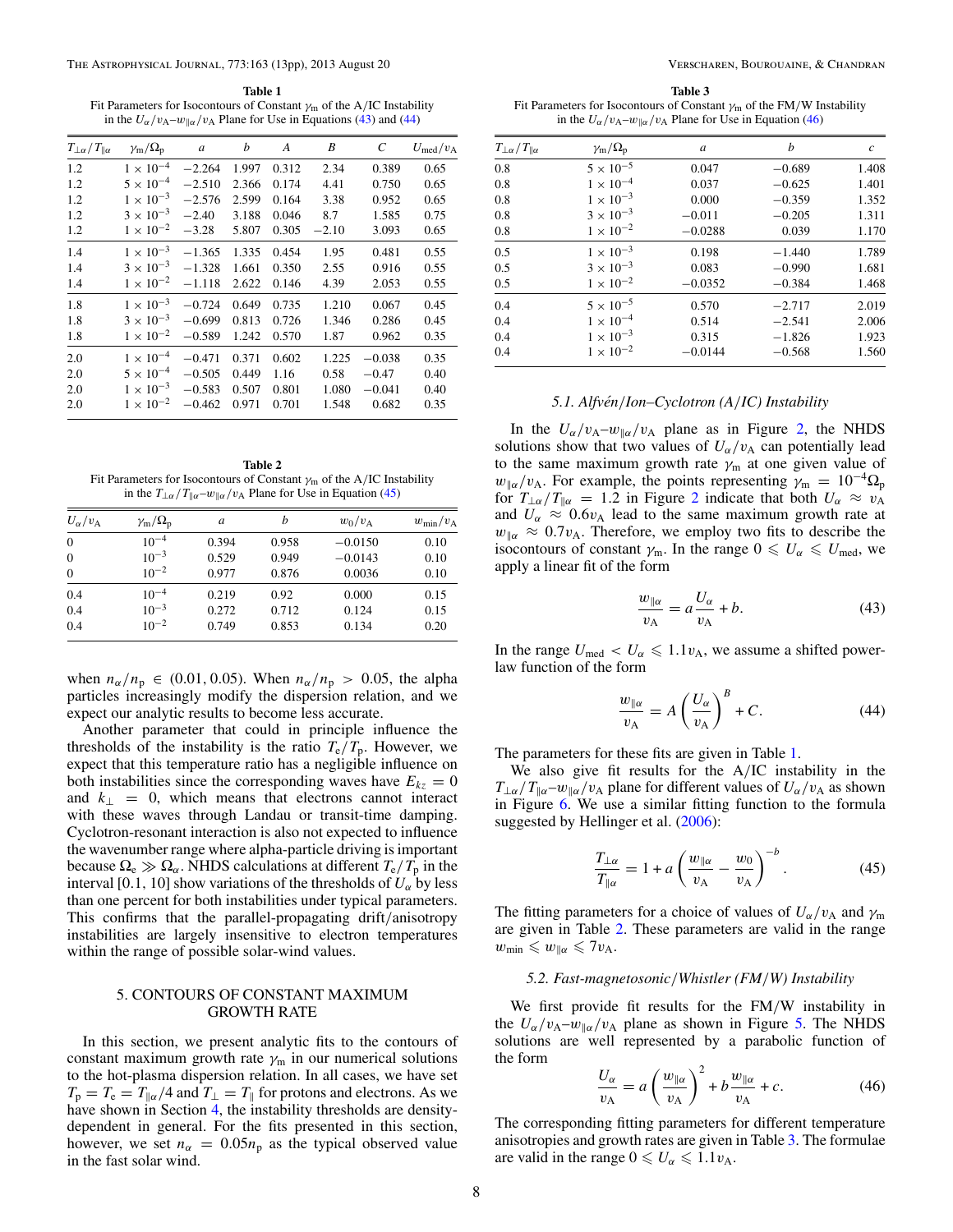<span id="page-8-0"></span>**Table 4** Fit Parameters for Isocontours of Constant *γ*<sup>m</sup> of the FM*/*W Instability in the  $T_{\perp\alpha}/T_{\parallel\alpha}$ –*w*<sub> $\parallel\alpha$ </sub>/*v*<sub>A</sub> Plane for Use in Equation [\(45\)](#page-7-0)

| $U_{\alpha}/v_{\rm A}$ | $\gamma_{\rm m}/\Omega_{\rm p}$ | a        | b     | $w_0/v_A$ | $w_{\min}/v_{\rm A}$ |
|------------------------|---------------------------------|----------|-------|-----------|----------------------|
| $\overline{0}$         | $10^{-4}$                       | $-0.345$ | 0.742 | 0.530     | 0.80                 |
| $\theta$               | $10^{-3}$                       | $-0.479$ | 0.755 | 0.640     | 1.28                 |
| $\theta$               | $10^{-2}$                       | $-1.052$ | 0.900 | 0.697     | 1.90                 |
| 0.4                    | $10^{-4}$                       | $-0.248$ | 0.717 | 0.458     | 0.65                 |
| 0.4                    | $10^{-3}$                       | $-0.347$ | 0.707 | 0.556     | 0.84                 |
| 0.4                    | $10^{-2}$                       | $-0.812$ | 0.831 | 0.525     | 1.47                 |
|                        |                                 |          |       |           |                      |

We apply Equation [\(45\)](#page-7-0) also to the FM*/*W mode in order to describe isocontours of constant  $\gamma_m$  in the  $T_{\perp\alpha}/T_{\parallel\alpha} - w_{\parallel\alpha}/v_A$ plane. The resulting fit parameters are given in Table 4. These fits are valid in the range  $w_{\text{min}} \leq w_{\parallel \alpha} \leq 7v_A$ .

# 6. QUASILINEAR EVOLUTION OF THE ALPHA-PARTICLE DISTRIBUTION FUNCTION

Quasilinear theory is a theoretical framework for describing the evolution of a plasma under the effects of resonant wave–particle interactions. Prerequisites for the application of this description are small amplitudes and small growth or damping rates of the resonant waves. These assumptions imply that the background distribution function changes on a timescale that is much larger than the wave periods. Resonant particles of species *s* diffuse in velocity space according to the equation

$$
\frac{\partial f_s}{\partial t} = \lim_{V \to \infty} \sum_{n = -\infty}^{+\infty} \frac{q_s^2}{8\pi^2 m_s^2} \int \frac{1}{V v_\perp} \hat{G} v_\perp
$$

$$
\times \delta(\omega_{kr} - k_{\parallel} v_{\parallel} - n\Omega_s) |\psi_{n,k}|^2 \hat{G} f_s d^3k \tag{47}
$$

(Stix [1992\)](#page-12-0). The diffusive flux of particles in velocity space is always tangent to semicircles centered on the parallel phase velocity, which satisfy the equation

$$
(v_{\parallel} - v_{\rm ph})^2 + v_{\perp}^2 = \text{constant},
$$
 (48)

where  $v_{\text{ph}} \equiv \omega_{\text{kr}}/k_{\parallel}$ . At the same time, Equation (47) allows for diffusion only from higher phase-space densities to lower phase-space densities and, hence, resolves the ambiguity of the tangential direction given by Equation (48).

Equations [\(2\)](#page-1-0) and (47) together fulfill energy conservation (Kennel & Wong [1967;](#page-12-0) Chandran et al. [2010\)](#page-11-0). The alignment of the gradients in velocity space and the semicircles given by Equation (48) determine if the particles lose or gain kinetic energy during the quasilinear diffusion process. When the resonant particles lose kinetic energy, the wave gains energy and becomes unstable.

Figure 8 illustrates how particles lose energy by interacting with unstable A*/*IC waves. The resonant alpha particles that drive the A*/*IC instability typically have a parallel velocity  $v_{\parallel}$  < 0 in order to be able to fulfill Equation [\(8\)](#page-1-0), which is equivalent to  $v_{\parallel} = v_{\text{res}}$  from Equation [\(13\)](#page-1-0), with  $n = 1$ . Negative values of  $v_{\parallel}$  (as measured in the proton rest frame) are needed for the instability of the A/IC mode when  $\beta_p \gtrsim 1$ , because protons damp the waves that resonate with alphas that have  $v_{\parallel} > 0$ . Figure 8 shows how the interplay between temperature anisotropy and relative drift leads to a change in the alignment of the gradients of  $f_\alpha$  in velocity space and, therefore, to a transition from a damped to an unstable situation.



**Figure 8.** Direction of the diffusive particle flux in velocity space for the resonance with  $n = 1$  (A/IC mode). Resonant particles diffuse in the direction tangent to semicircles (black solid lines) centered on the parallel phase velocity  $v_{ph} \equiv \omega_{kt}/k_{\parallel}$  at  $v_{\parallel} = v_{res} < 0$  from higher phase-space density to lower phase-space density as shown by the red arrow. The drift speed is less than the parallel phase speed of the waves. (a) Isotropic case with  $T_{\perp \alpha} = T_{\parallel \alpha}$ . The diffusing particles gain kinetic energy and, therefore, damp the wave. (b) Case with  $T_{\perp \alpha} > T_{\parallel \alpha}$ . The diffusing particles lose kinetic energy, thereby acting to destabilize the wave.

(A color version of this figure is available in the online journal.)



**Figure 9.** Direction of the diffusive particle flux in velocity space for the resonance with  $n = -1$  (FM/W mode). Resonant particles diffuse in the direction tangent to semicircles (black solid lines) centered on the parallel phase velocity  $v_{ph} \equiv \omega_{kr}/k_{\parallel}$  at  $v_{\parallel} = v_{res} > 0$  from higher phase-space density to lower phase-space density as shown by the red arrow. The drift speed is less than the parallel phase speed of the waves. (a) Isotropic case with  $T_{\perp\alpha} = T_{\parallel\alpha}$ . The diffusing particles gain kinetic energy and, therefore, damp the wave. (b) Case with  $T_{\perp \alpha} < T_{\parallel \alpha}$ . The diffusing particles lose kinetic energy, thereby acting to destabilize the wave.

(A color version of this figure is available in the online journal.)

The situation for the FM*/*W instability in velocity space is illustrated in Figure 9. This figure shows how particles with  $v_{\parallel} > \omega_{\text{kr}}/k_{\parallel} > U_{\alpha}$  can lose or gain kinetic energy depending on the alignment between velocity-space gradients and the diffusion paths.

Quasilinear diffusion reduces the temperature anisotropy and the relative drift, which are the two sources of free energy for the A*/*IC and FM*/*W instabilities, as illustrated by the initial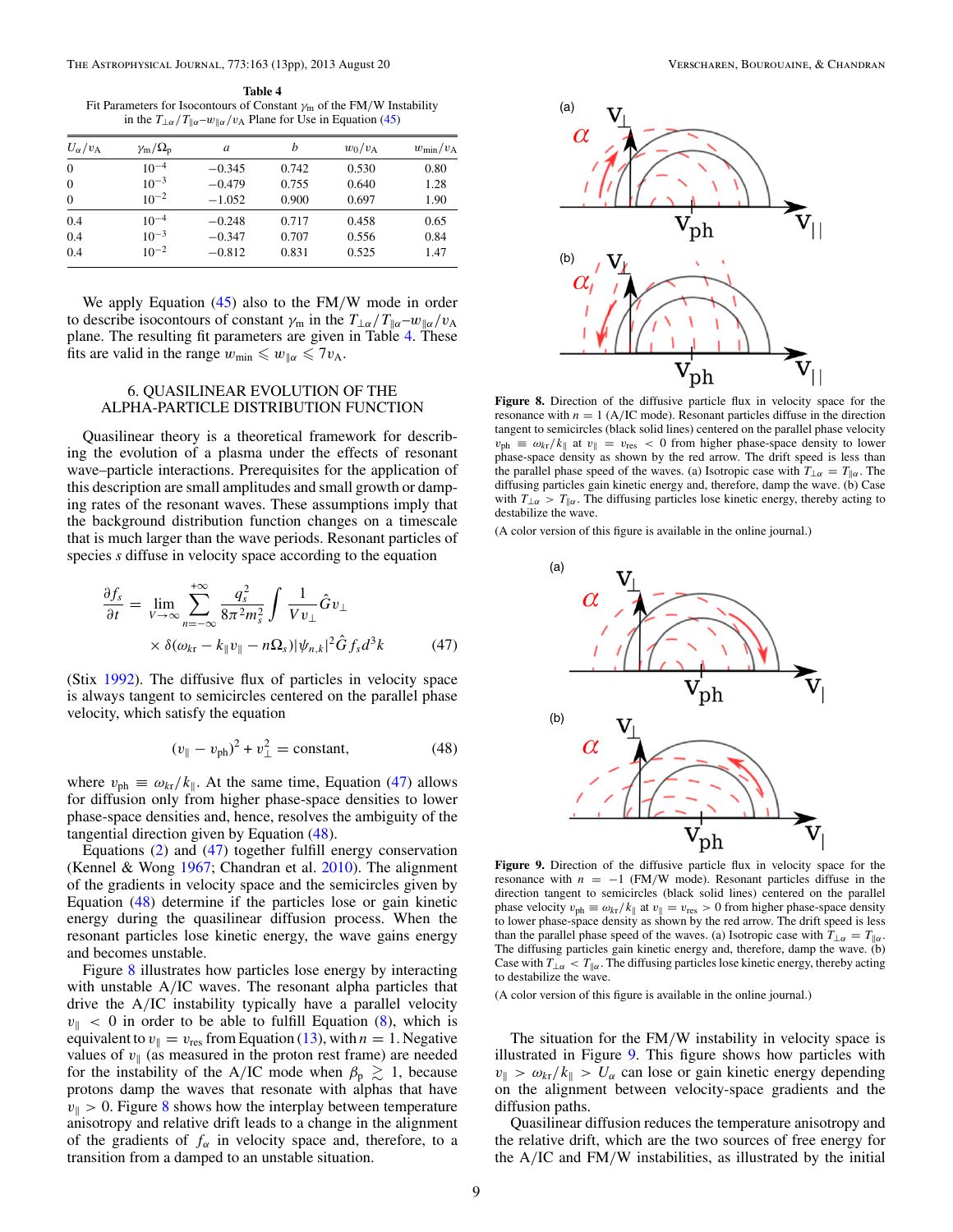<span id="page-9-0"></span>

**Figure 10.** Instability thresholds in the  $T_{\perp\alpha}/T_{\parallel\alpha}-U_{\parallel\alpha}/v_A$  plane for different values of  $w_{\parallel \alpha}/v_{\rm A}$ . We show our analytical thresholds for the A/IC mode with the more restrictive criterion from Equations [\(27\)](#page-3-0) or [\(28\)](#page-3-0), respectively, and the analytical threshold for the FM/W modes from [\(38\)](#page-5-0). We set  $\sigma = 2.4$  for the A/IC mode and  $\sigma = 2.1$  for the FM/W mode. The gray shaded box indicates the range  $0.9 \leq T_{\perp \alpha}/T_{\parallel \alpha} \leq 1.1$ .

diffusion paths in Figures [8](#page-8-0) and [9.](#page-8-0) Since only part of the distribution function participates in the diffusion, the resulting distribution function cannot be described as a more isotropic bi-Maxwellian at lower drift speed, but will show additional non-Maxwellian structures. Such a shaped distribution function will carry waves with modified dispersion relations compared to the initially bi-Maxwellian distribution function. The treatment of such waves, however, lies beyond the scope of this paper.

## 7. REGULATION OF *Uα* BY INSTABILITIES: THE POSSIBLE ROLE OF LARGE-SCALE MAGNETIC-FIELD-STRENGTH FLUCTUATIONS

In Figure 10, we show the unstable parameter space in the plane  $T_{\perp\alpha}/T_{\parallel\alpha}$  versus  $U_{\alpha}/v_{A}$  for three different values of  $w_{\alpha}/v_{A}$ . For each value of  $w_{\alpha}/v_{A}$ , the unstable region lies above and to the right of the A*/*IC curves, and below and to the right of the FM*/*W curves. Variations in |**B**| at around the 10% level are observed in the solar wind (Tu & Marsch [1995\)](#page-12-0). As alpha particles flow away from the Sun (and past the protons), they alternately move through regions of larger |**B**| and smaller |**B**|, which causes  $T_{\perp\alpha}/T_{\parallel\alpha}$  to fluctuate. A qualitative argument that supports this claim follows from the idea of double-adiabatic expansion: if alpha-particle heating and the alpha-particle heat flux are neglected, then  $T_{\perp\alpha}/T_{\parallel\alpha} \propto B^3/n_{\alpha}^2$  (Chew et al. [1956;](#page-11-0) Sharma et al. [2006\)](#page-12-0). As  $T_{\perp\alpha}/T_{\parallel\alpha}$  varies, the instability threshold varies. For some solar-wind streams, the alphas may alternate between being susceptible to the A*/*IC instability and being susceptible to the FM*/*W instability. For other streams, the sign of  $T_{\perp\alpha}/T_{\parallel\alpha} - 1$  may remain fixed, but the magnitude of this quantity will vary. If at any point, the distribution becomes unstable, the alphas will decelerate (and isotropize), and the deceleration will be cumulative. As a result, due to the combined action of |**B**| variations and scattering from instabilities, the alphas can evolve to values of  $U_\alpha$  and  $T_{\perp \alpha}/T_{\parallel \alpha}$  that are below the local instability threshold (see also Seough et al. [2013\)](#page-12-0). This process is illustrated by the shaded rectangle in Figure 10 that represents the range  $0.9 \leq T_{\perp \alpha}/T_{\parallel \alpha} \leq 1.1$ . For a thermal speed of  $w_{\parallel \alpha} = 2v_{\text{A}}$ , this effect drives the plasma alternately into the A/IC instability and into the FM/W instability for  $U_{\alpha} \gtrsim 0.6 v_{A}$ 

if  $T_{\perp \alpha}/T_{\parallel \alpha}$  varies in that range. In this way, even a plasma that is isotropic on average can be limited in  $U_{\alpha}$  to a significantly lower value than prescribed by the thresholds of the isotropic beam instabilities.

#### 8. CONCLUSIONS

We derive analytic instability criteria for parallel-propagating (*k*<sup>⊥</sup> = 0) A*/*IC waves and FM*/*W waves in the presence of alpha particles that drift with respect to protons at an average velocity  $U_{\alpha}$ **B**<sub>0</sub>/B<sub>0</sub>. We take the alpha particles to have a bi-Maxwellian distribution function and the protons and electrons to be Maxwellian, and we focus on the case in which  $w_{\parallel p} \gtrsim 0.25 v_{\text{A}}$ . Our analysis is based on Kennel & Wong's [\(1967\)](#page-12-0) expression for the growth rate *γk* of plasma waves satisfying the inequality  $|\gamma_k| \ll |\omega_{kI}|$ . Rather than evaluate the full expression for  $\gamma_k$ , we undertake the more modest task of evaluating the sign of  $\gamma_k$ . Kennel & Wong's [\(1967\)](#page-12-0) formula is rigorously correct in the limit  $|\gamma_k| \ll |\omega_{kr}|$ , but requires knowledge of the precise value of the real part of the frequency  $\omega_{\text{kr}}$ . Our analysis is based on an approximation to the dispersion relation, as well as an approximate treatment of proton cyclotron damping, and our results are therefore not exact. However, as we summarize further below, our approximate analytic results are in good agreement with numerical solutions to the full hot-plasma dispersion relation, which gives us confidence that our approximations are reasonable.

We find that the left-circularly polarized A*/*IC wave is driven unstable by the  $n = 1$  resonance (see Equation  $(8)$ ) with alpha particles that satisfy  $v_{\parallel} < 0$  in the proton frame. In the non-drifting limit ( $U_{\alpha} = 0$ ), this instability corresponds to the parallel ion–cyclotron instability (e.g., Sagdeev & Shafranov [1961;](#page-12-0) Gary & Lee [1994\)](#page-11-0). In the isotropic limit ( $T_{\perp \alpha} = T_{\parallel \alpha}$ ), this instability corresponds to the parallel Alfvénic instability described by Verscharen et al. [\(2013\)](#page-12-0). There are two separate instability criteria for this mode. First, the alpha-particle parallel thermal speed  $w_{\alpha}$  needs to be sufficiently large that there is a wavenumber interval [*k*1*, k*2] in which thermal alpha particles can resonate with the waves but thermal protons cannot. Within this interval, proton cyclotron damping can be neglected. Second, the alpha-particle drift velocity  $U_{\alpha}$  and/or temperature anisotropy  $T_{\perp\alpha}/T_{\parallel\alpha}$  need to be sufficiently large that resonant interactions between alpha particles and A*/*IC waves are destabilizing in the interval [*k*1*, k*2]. The mathematical expressions of these criteria are given in Section [3.1.](#page-2-0)

The right-circularly polarized FM*/*W wave is driven unstable by the  $n = -1$  resonance with alpha particles with  $v_{\parallel} > 0$  in the proton frame. In the non-drifting limit ( $U_{\alpha} = 0$ ), this instability corresponds to the parallel firehose instability (Quest & Shapiro [1996;](#page-12-0) Rosin et al. [2011\)](#page-12-0). In the isotropic limit ( $T_{\perp \alpha} = T_{\parallel \alpha}$ ), this instability corresponds to the parallel magnetosonic instability (Gary et al. [2000a;](#page-11-0) Li & Habbal [2000\)](#page-12-0). The FM*/*W wave is unstable if and only if the following conditions are satisfied. First,  $U_{\alpha} + \sigma w_{\parallel \alpha}$  needs to be sufficiently large that thermal alpha particles can resonate with the FM*/*W wave. Second, *Uα* and*/*or  $T_{\alpha}/T_{\alpha}$  need to be sufficiently large that there is an interval of wavenumbers, say  $[k_3, k_4]$ , within which resonant interactions with alpha particles are destabilizing. Third,  $w_{\parallel p}$  must be less than a certain threshold (Equation  $(40)$ ), so that resonant protons are unable to damp the FM*/*W waves within at least part of the wavenumber interval  $[k_3, k_4]$ . The mathematical expressions of these criteria are given in Section [3.2.](#page-4-0)

The quantity  $\sigma$  that appears in our analytic instability criteria is the maximum number of thermal speeds that the resonant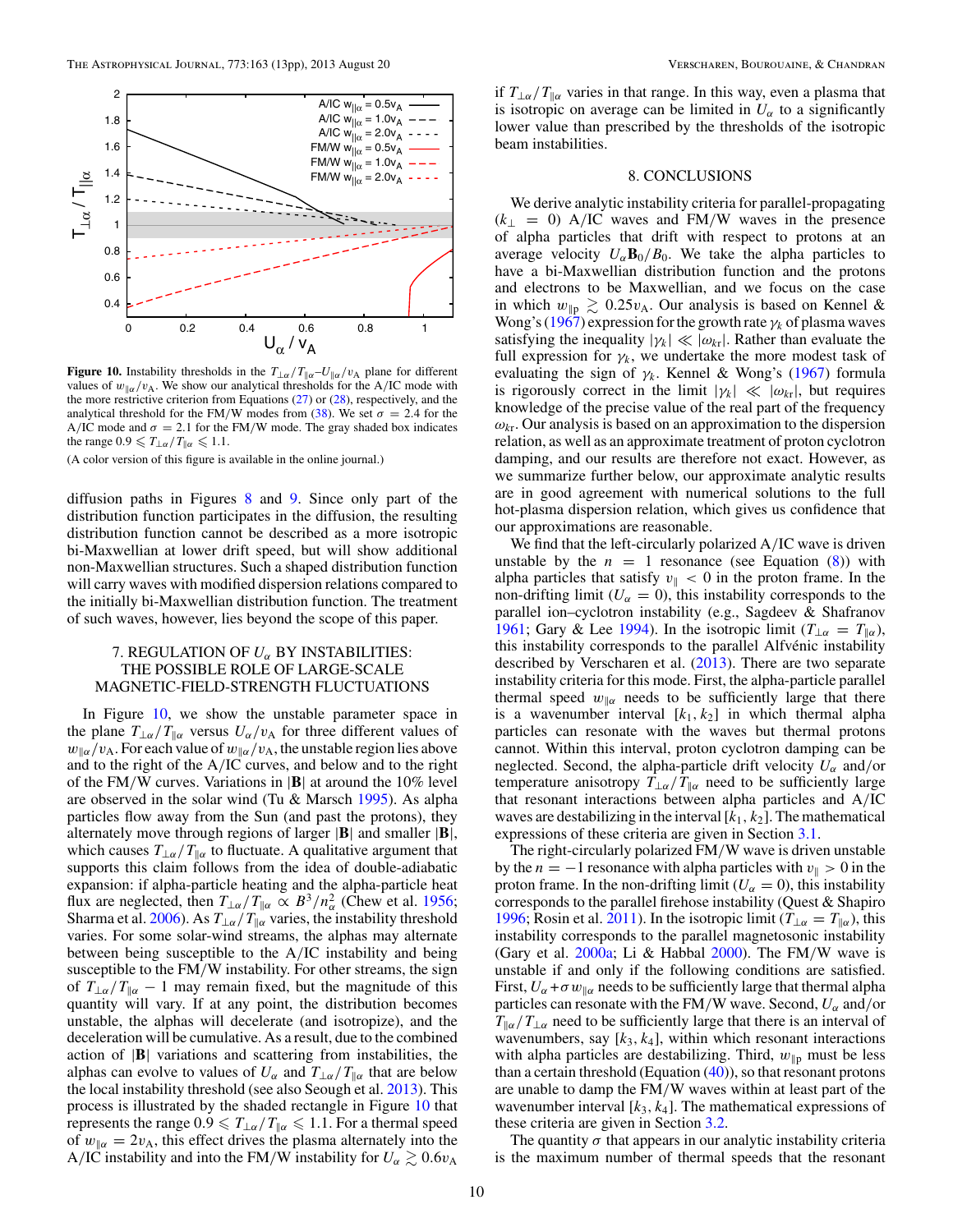<span id="page-10-0"></span>particles'  $v_{\parallel}$  can be from the center of the distribution before there are too few resonant particles to cause significant amplification or damping of a mode. For example, if the only alpha particles that can resonate with a particular wave are ten thermal speeds out on the tail of the distribution, then there are not enough resonant alpha particles to lead to an appreciable growth rate for that wave. In our analytic calculations,  $\sigma$  functions like a free parameter and is not determined from first principles. The best choice for the value of  $\sigma$  depends upon what is meant by "significant amplification" or "appreciable growth rate" in the above discussion. We choose to set  $\sigma = 2.4$  for the A/IC instability and  $\sigma = 2.1$  for the FM/W instability for plasmas with  $n_{\alpha} = 0.05n_{\rm p}$ . Using numerical solutions to the full hot-plasma dispersion relation, we find that this choice causes our analytic instability criteria to correspond to parameter combinations for which the maximum growth rate is  $\approx 10^{-4} \Omega_p$  for A/IC waves and FM*/*W waves. In Section [4,](#page-6-0) we argue that this choice of *σ* can be generalized to other solar-wind-relevant values of  $n_\alpha/n_p$ by taking  $\sigma = [\ln(6250n_{\alpha}/n_{\rm p})]^{1/2}$  for the alpha particles and  $\sigma = 2.4$  for the protons in the case of the A/IC instability, and by taking  $\sigma = [\ln(1640n_{\alpha}/n_{\rm p})]^{1/2}$  for the alpha particles and  $\sigma = 2.1$  for the protons in the case of the FM/W instability. We present numerical solutions to the hot-plasma dispersion relation to support this assertion. With this generalization, our analytic instability criteria can be used to determine whether A*/*IC and FM*/*W waves are stable or unstable as a function of the following five dimensionless parameters:  $w_{\alpha}/v_{A}$ ,  $U_{\alpha}/v_{A}$ ,  $T_{\perp\alpha}/T_{\parallel\alpha}$ ,  $T_{\parallel\alpha}/T_p$ , and  $n_{\alpha}/n_p$ . We also present arguments and numerical evidence in Section [4](#page-6-0) that the instability thresholds of the parallel-propagating A*/*IC and FM*/*W waves are largely insensitive to the value of a sixth parameter,  $T_e/T_p$ . Knowledge of how these instability thresholds depend upon the above parameters will be useful for comparing these thresholds with spacecraft observations to test the extent to which A*/*IC and FM*/*W instabilities limit the differential flow and temperature anisotropy of alpha particles in the solar wind.

In addition to deriving analytic expressions for the instability thresholds, we use numerical solutions to the hot-plasma dispersion relation to find analytic fits to contours of constant maximum growth rates for A*/*IC and FM*/*W waves in both the  $T_{\perp\alpha}/T_{\parallel\alpha}$ –*w*<sub>||α</sub>/*v*<sub>A</sub> and  $U_{\alpha}/v_{A}$ –*w*<sub>||α</sub>/*v*<sub>A</sub> planes. These fits are presented in Section [5.](#page-7-0) In Section [6,](#page-8-0) we use quasilinear theory to describe how some of the instability criteria can be understood in terms of the change in the alpha particles' kinetic energy during resonant wave–particle interactions.

Finally, in Section [7](#page-9-0) we discuss the possible role that largescale magnetic-field fluctuations play in the regulation of  $U_\alpha$  and  $T_{\perp\alpha}/T_{\parallel\alpha}$ . Spacecraft measurements indicate that the magnetic field strength in the solar wind varies on roughly hour-long time scales at the ∼10% level (Tu & Marsch [1995\)](#page-12-0). As alpha particles alternately move through larger-|**B**| and smaller-|**B**| regions, the value of  $T_{\perp\alpha}/T_{\parallel\alpha}$  fluctuates, even in the absence of heating (Chew et al. [1956;](#page-11-0) Sharma et al. [2006\)](#page-12-0). These fluctuations in  $T_{\perp\alpha}/T_{\parallel\alpha}$  subject the alpha particles to a time-varying  $U_{\alpha}/v_{\rm A}$ instability threshold. As variations in |**B**| cause alpha particles to evolve from maximum anisotropy towards isotropy, the  $U_{\alpha}/v_{A}$ instability threshold for these alpha particles increases, but  $U_{\alpha}$ does not, so that the alpha particles can evolve away from the instability thresholds and into the stable part of parameter space, even if collisions are negligible.

One of the limitations of our analysis is that we have taken the alpha-particle distribution function to be bi-Maxwellian in order to simplify the analysis. In the solar wind, the actual distribution

function is probably never bi-Maxwellian (e.g., Isenberg [2012\)](#page-12-0), and thus our treatment is only an approximation. Two other limitations of our analysis are that we have neglected proton temperature anisotropy and restricted our analysis to the case of parallel-propagating waves with  $k_{\perp} = 0$ . It will be important to relax these limitations in future research in order to further advance our understanding of kinetic plasma instabilities in the solar wind.

We appreciate helpful discussions with Ben Maruca and Alex Schekochihin. This work was supported in part by grant NNX11AJ37G from NASA's Heliophysics Theory Program, NASA grant NNX12AB27G, NSF*/*DOE grant AGS-1003451, and DOE grant DE-FG02-07-ER46372.

# APPENDIX

# COMPARING THE TWO INSTABILITY THRESHOLDS FOR THE A*/*IC WAVE

In Section [3.1,](#page-2-0) we found that the two necessary and sufficient conditions for an instability of the A*/*IC wave are, first, Equation  $(23)$  and, second, either Equations  $(24)$  and  $(25)$  or Equation  $(26)$ . In this appendix, we describe the conditions under which Equations  $(24)$  and  $(25)$  lead to the less restrictive "second condition" on  $U_\alpha$  and the conditions under which Equation [\(26\)](#page-3-0) leads to the less restrictive second condition on  $U_{\alpha}$ . Because it is only necessary to satisfy either Equations [\(24\)](#page-3-0) and  $(25)$  or Equation  $(26)$ , it is the less restrictive of these two possibilities that is relevant for determining the instability threshold.

After some algebra, we find that the right-hand sides of Equations  $(24)$  and  $(26)$  are equal if either of the following two equations is satisfied: $5$ 

$$
\sigma w_{\parallel p} = \left(\frac{T_{\perp \alpha}}{T_{\parallel \alpha}} - 1\right) \sigma w_{\parallel \alpha} + \frac{T_{\parallel \alpha}}{2 \sigma w_{\parallel \alpha} (T_{\perp \alpha} - T_{\parallel \alpha})} - v_{\text{A}} \quad \text{(A1)}
$$

or

$$
\sigma w_{\parallel p} = 2 \frac{T_{\perp \alpha}}{T_{\parallel \alpha}} \sigma w_{\parallel \alpha} + \frac{v_{\rm A}^2 T_{\parallel \alpha}}{4 \sigma w_{\parallel \alpha} T_{\perp \alpha}} - v_{\rm A}.
$$
 (A2)

For a fixed value of  $T_{\perp\alpha}/T_{\parallel\alpha}$ , Equations (A1) and (A2) correspond to two curves in the  $w_{\alpha}/v_A-w_{\beta}/v_A$  plane, which are plotted in Figure [11](#page-11-0) for the case in which  $T_{\perp \alpha} = 1.02 T_{\parallel \alpha}$  and  $\sigma = 2.4$ .

These two curves divide the  $w_{\alpha}/v_A-w_{\alpha}$  plane up into the four regions, which are labeled in Figure [11.](#page-11-0) After some additional algebra, one can show that the right-hand side of Equation  $(29)$  (which is a restatement of the instability condition in Equation  $(23)$ ) is less than the right-hand sides of Equations  $(24)$  and  $(26)$  in regions III and IV. There is thus no interval of  $U_\alpha$  values that can satisfy the instability criteria in regions III and IV. On the other hand, the righthand side of Equation [\(29\)](#page-3-0) is greater than the right-hand sides of Equations  $(24)$  and  $(26)$  in regions I and II, and an instability is possible in these two regions. One can show that the right-hand side of Equation  $(26)$  is smaller than the righthand side of Equation  $(24)$  in region I, so that Equations  $(23)$ 

 $5$  Technically, Equation (A1) implies that the right-hand sides of Equations [\(24\)](#page-3-0) and [\(26\)](#page-3-0) are equal only if the additional criterion  $\sigma w_{\parallel p}/v_A \geq \sqrt{2} - 1$  is also satisfied, but this condition is automatically satisfied because Equation [\(22\)](#page-3-0) has already restricted our analysis to  $\sigma w_{\parallel p} > 0.5 v_{A}$ .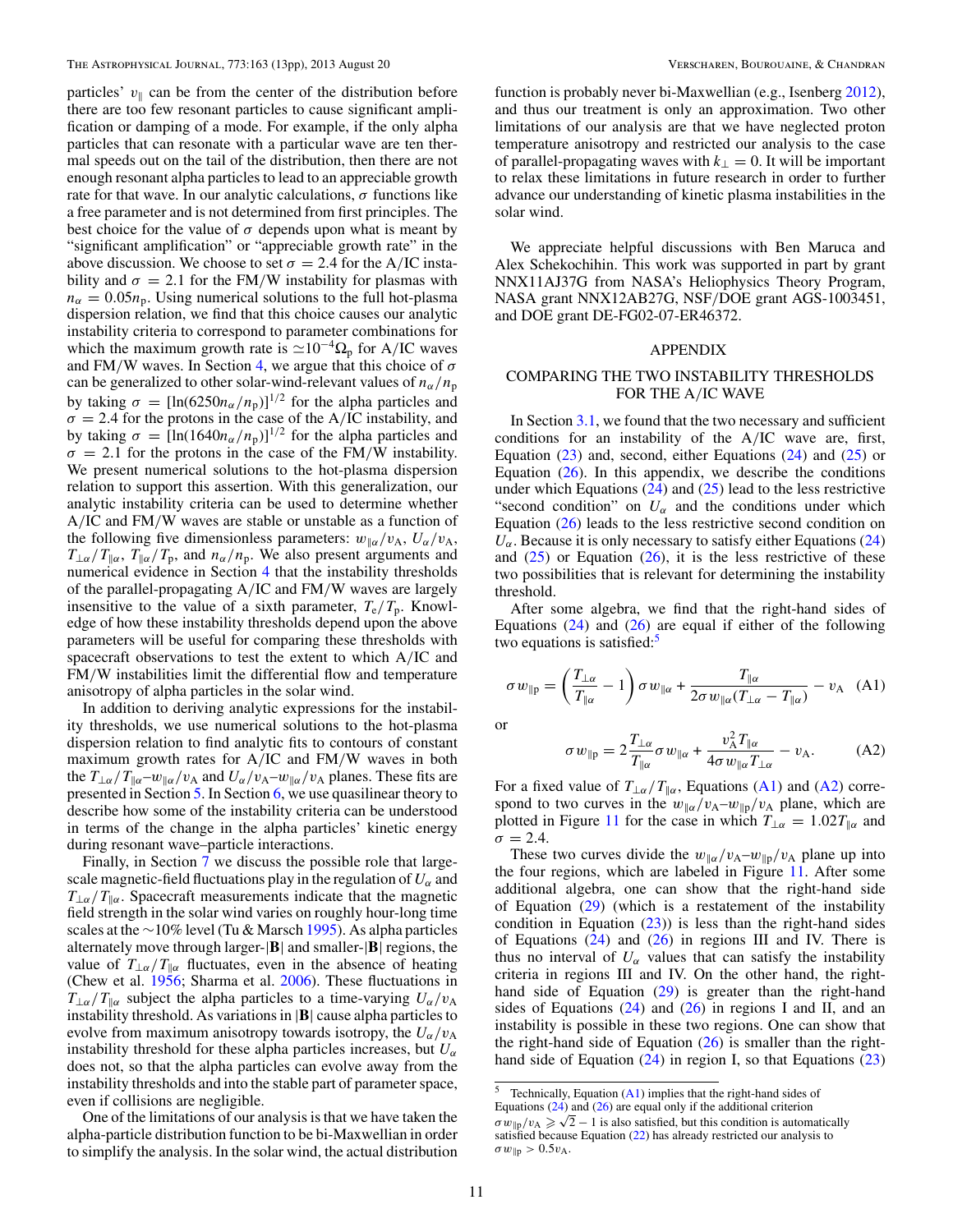<span id="page-11-0"></span>

**Figure 11.** Four regions of parameter space when  $T_{\perp \alpha} = 1.02 T_{\parallel \alpha}$  and  $\sigma = 2.4$ . In region I, the necessary and sufficient conditions for instability of the A*/*IC wave are Equations  $(26)$  and  $(29)$ . In region II, the necessary and sufficient conditions for instability of the A*/*IC wave are Equations [\(24\)](#page-3-0), [\(25\)](#page-3-0), and [\(29\)](#page-3-0). No instability is possible in regions III and IV.



**Figure 12.** Regions of parameter space in the  $w_{\alpha}/v_{A}-w_{\beta}/v_{A}$  plane for different  $T_{\perp\alpha}/T_{\parallel\alpha}$  and  $\sigma = 2.4$ . The hyperbolic curves opening upward and to the right are plots of Equation  $(A1)$ . The hyperbolic curves opening to the right with small opening angle are plots of Equation [\(A2\)](#page-10-0).

(A color version of this figure is available in the online journal.)

and  $(26)$  are the necessary and sufficient criteria for instability in region I. In contrast, the right-hand side of Equation  $(24)$ is smaller than the right-hand side of Equation  $(26)$  in region II, and therefore Equations [\(23\)](#page-3-0) and [\(24\)](#page-3-0) are the necessary and sufficient conditions for instability in region II. The minimum value of  $\sigma w_{\parallel \alpha}$  in region II is  $(0.5v_A T_{\parallel \alpha}/T_{\perp \alpha})[T_{\perp \alpha}/(T_{\perp \alpha} T_{\alpha}$ )]<sup>1/2</sup>, which is larger than the lower limit in Equation [\(25\)](#page-3-0); Equation [\(25\)](#page-3-0) can thus be omitted as a separate condition in region II.

In Figure 12, we re-plot the lines from Equations  $(A1)$ and  $(A2)$  as in Figure 11 but for different temperature anisotropies. The comparison between these two figures illustrates how region I contracts as the temperature anisotropy increases. The typical parameters of weakly collisional solarwind streams near 1 AU  $(w_{\parallel \alpha} \simeq w_{\parallel \text{p}} \simeq v_{\text{A}})$  correspond to region II when  $T_{\perp\alpha}/T_{\parallel\alpha} \gtrsim 1.1$  (so that the instability criteria are Equations [\(23\)](#page-3-0)–[\(25\)](#page-3-0)) and to region I when  $T_{\perp\alpha}/T_{\parallel\alpha} \lesssim 1.1$  (so that the instability criteria are Equations  $(23)$  and  $(26)$ ).



**Figure 13.** Dispersion relation and resonance conditions for a plasma with  $w_{\alpha} = 2w_{\beta} = 1.4v_{A}, T_{\alpha} = 1.1T_{\alpha}, T_{p} = T_{e}, \text{ and } U_{\alpha} = 0.646v_{A}.$  The frequency  $\omega_{k\tau}$  and growth rate  $\gamma_k$  are solutions of the hot-plasma dispersion relation obtained from NHDS. This figure illustrates the interplay between the different instability and resonance conditions.

(A color version of this figure is available in the online journal.)

As mentioned in Section [3.1,](#page-2-0) Equation [\(24\)](#page-3-0) is the condition that  $\omega_{k\tau} < \omega_{\text{max}}^{\text{A/IC}}$  at  $k_{\parallel} = k_1$ , and Equation [\(26\)](#page-3-0) is the condition that  $\omega_{k\text{r}} < \omega_{\text{max}}^{\text{A/IC}}$  at  $k_{\parallel} = k_2$  (see Figure [1](#page-2-0) for the definitions of these quantities). The existence of two alternative conditions, Equations  $(24)$  and  $(26)$ , thus rests on the idea that the most unstable wavenumber can be located at either end of the interval  $[k_1, k_2]$ . In Figure 13 we illustrate this possibility directly using numerical solutions to the hot-plasma dispersion relation obtained with the NHDS code (Verscharen et al. [2013\)](#page-12-0).

We plot the real and imaginary parts of the A*/*IC wave frequency for the case in which  $w_{\alpha} = 2w_{\alpha}$  and  $T_{\alpha} = 1.1 T_{\alpha}$ . The drift speed ( $U_\alpha = 0.646v_A$ ) is chosen in such a way that the maximum-frequency line  $\omega_r = \omega_{\text{max}}^{\text{A/IC}}$  from Equation [\(16\)](#page-2-0) intersects with the dispersion relation  $\omega_r = \omega_{kr}$  twice between  $k_1$  and  $k_2$ . The wavenumber range in this diagram can be divided into five intervals. In the first interval  $(0 < k_{\parallel} v_{A}/\Omega_p < 0.15)$ , thermal particles cannot resonate with the waves, and  $\gamma_k$  is vanishingly small. In the second range (0.15  $\langle k_{\parallel} v_{A}/\Omega_{p} \rangle$ 0.22), which contains  $k_1$ , thermal alpha particles can resonate with the waves, thermal protons cannot resonate,  $\omega_{\text{kr}} < \omega_{\text{max}}^{\text{A/IC}}$ , and  $\gamma_k > 0$ . In the next interval  $(0.22 < k_{\parallel} v_{A}/\Omega_p < 0.3)$ ,  $ω_{k\tau} > ω_{\text{max}}^{A/IC}$ , alpha particles damp the waves, and  $γ_k < 0$ . The growth rate then becomes positive again in the fourth interval,  $(0.3 < k_{\parallel} v_{A}/\Omega_{p} < 0.38)$ , because  $\omega_{k\tau}$  is again  $< \omega_{\text{max}}^{\text{A/IC}}$ . This fourth interval contains wavenumbers near  $k_2$ . In the fifth wavenumber interval  $(k_{\parallel}v_{A}/\Omega_{p} > 0.38)$ , the number of resonant protons is sufficiently large to damp the waves, and the damping rate increases with  $k_{\parallel}$  because of the increase in the number of resonant protons.

#### REFERENCES

- Araneda, J. A., Viñas, A. F., & Astudillo, H. F. 2002, [JGRA,](http://dx.doi.org/10.1029/2002JA009337) [107, 1453](http://adsabs.harvard.edu/abs/2002JGRA..107.1453A)
- Bale, S. D., Kasper, J. C., Howes, G. G., et al. 2009, PhRvL, [103, 211101](http://adsabs.harvard.edu/abs/2009PhRvL.103u1101B)
- Bame, S. J., Asbridge, J. R., Feldman, W. C., & Gosling, J. T. 1977, [JGR,](http://dx.doi.org/10.1029/JA082i010p01487) [82, 1487](http://adsabs.harvard.edu/abs/1977JGR....82.1487B)
- Chandran, B. D. G., Pongkitiwanichakul, P., Isenberg, P. A., et al. 2010, [ApJ,](http://dx.doi.org/10.1088/0004-637X/722/1/710) [722, 710](http://adsabs.harvard.edu/abs/2010ApJ...722..710C)
- Chew, G. F., Goldberger, M. L., & Low, F. E. 1956, [RSPSA,](http://dx.doi.org/10.1098/rspa.1956.0116) [236, 112](http://adsabs.harvard.edu/abs/1956RSPSA.236..112C)
- Daughton, W., & Gary, S. P. 1998, [JGR,](http://dx.doi.org/10.1029/98JA01385) [103, 20613](http://adsabs.harvard.edu/abs/1998JGR...10320613D)
- Gary, S. P., & Lee, M. A. 1994, [JGR,](http://dx.doi.org/10.1029/94JA00253) [99, 11297](http://adsabs.harvard.edu/abs/1994JGR....9911297G)
- Gary, S. P., Yin, L., Winske, D., & Reisenfeld, D. B. 2000a, [JGR,](http://dx.doi.org/10.1029/2000JA000049) [105, 20989](http://adsabs.harvard.edu/abs/2000JGR...10520989G)